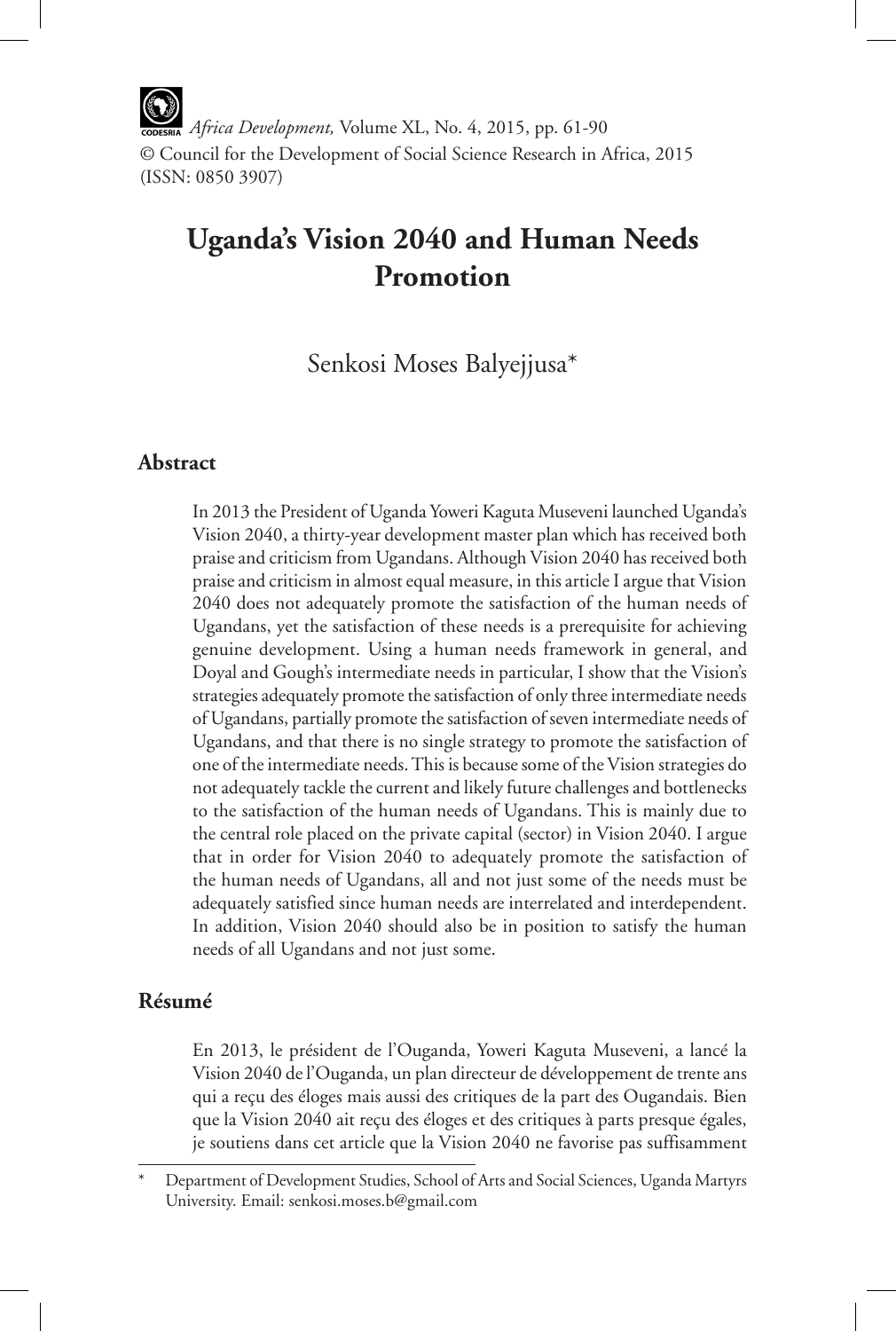la satisfaction des besoins humains des Ougandais. Cependant, la satisfaction de ces besoins est une condition préalable à la réalisation d'un véritable développement. En utilisant le cadre des besoins humains en général, et les besoins intermédiaires de Doyal et Gough en particulier, je montre que les stratégies de la vision promeuvent de manière adéquate la satisfaction de seulement trois besoins intermédiaires des Ougandais, promeuvent partiellement la satisfaction des sept besoins intermédiaires des Ougandais, et qu'il n'y a aucune stratégie pour promouvoir la satisfaction de l'un de ces besoins intermédiaires. C'est parce que certaines des stratégies de la Vision n'abordent pas de manière adéquate les actuels et éventuels défis et goulets d'étranglement liés à la satisfaction des besoins humains des Ougandais. Ceci est principalement dû au rôle central placé sur le capital (secteur) privé dans la Vision 2040. Je soutiens que, pour une promotion adéquate par la Vision 2040 de la satisfaction des besoins humains des Ougandais, tous les besoins, et pas seulement quelques-uns, doivent être satisfaits adéquatement, puisque les besoins humains sont interdépendants. En outre, la Vision 2040 devrait également être en mesure de satisfaire les besoins humains de tous les Ougandais mais pas seulement ceux de quelques-uns.

## **Introduction**

'"Development" is a seductive term which has had connotations historically of the unfolding of a necessary path of progress. Its usage has often combined ideas of a necessity, influenceable change and fundamental improvement' (Gasper 2004: 25). Gasper's statement clearly explains why individuals, groups, governments and intergovernmental organizations engage in development agenda setting, which includes formulation of policies and plans. Development agenda-setting is all about achieving progress. In the same breath, the government of Uganda has designed and plans to implement Vision 2040 as a strategic master plan for Uganda's development and progress. The master plan will guide the government's investment actions, decisions and priorities. It contains strategies and interventions that target the physical, economic, political and social development of Uganda.

Although achieving progress/development is a good thing in itself, Streeten et al. (1981) remind us in their work on the basic needs approach that the main objective of any development undertaking is to offer opportunity for a full life to all human beings. This means that meeting human needs is a prerequisite for achieving human well-being and development. The government of Uganda, through Vision 2040, elaborates on what it intends to do in order to achieve development in Uganda. However, it is not clear how adequately the Vision promotes the satisfaction of the human needs of Ugandans. The objective of this article is to assess whether the Vision's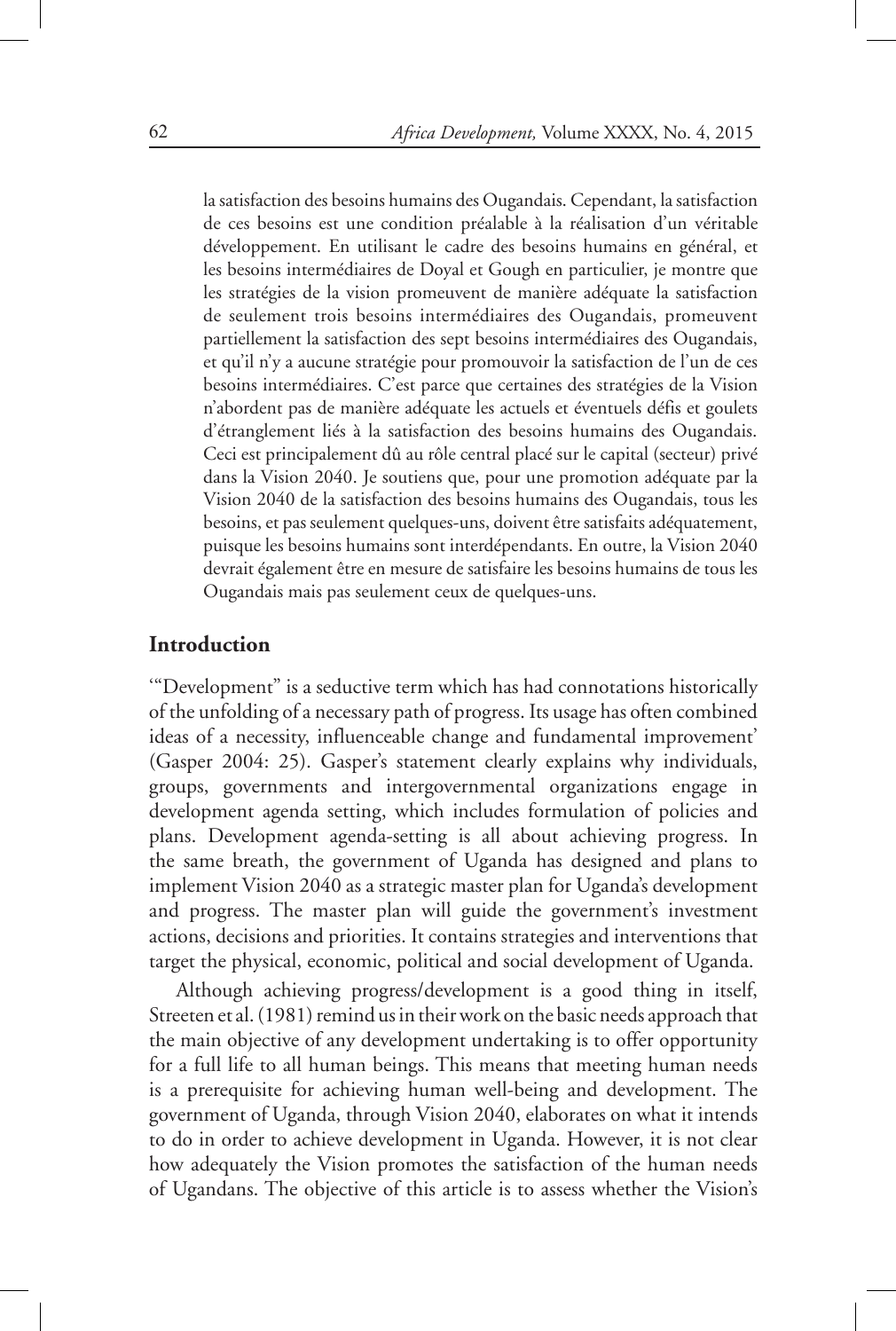proposed strategies adequately promote the satisfaction of human needs of Ugandans. Put differently, do the Vision's strategies promote the meeting of the human needs of all Ugandans? This will be judged based on whether the proposed strategies can adequately tackle the current and likely future challenges and bottlenecks to meeting the human needs of Ugandans.

I start by giving a brief summary of Vision 2040, where the Vision's statement, challenges to Uganda's development, aspirations, targets, fundamentals and opportunities, social transformation, and governance strategies are discussed. The justification for using the human needs framework in general, and a theory of human need in particular, in analysing the adequacy of the Vision's strategies in terms of meeting the human needs of Ugandans is given. Here, the meaning of human needs and reasons for choosing the needs framework are presented. In addition, a theory of human need is discussed, including the meaning of needs, primary and intermediate needs. This is followed by the analysis of adequacy of the Vision's strategies to meet the human needs of Ugandans using the satisfaction of intermediate needs as a yardstick. The conclusion shows that the Vision does not adequately promote the meeting of human needs of all Ugandans because it only partially promotes the satisfaction of most of the intermediate needs of Ugandans.

#### **Summary of Vision 2040**

The National Planning Authority, in line with its mandate of designing comprehensive, visionary and integrated plans for the country, developed Uganda's Vision 2040 (Republic of Uganda (ROU) 2002). As earlier indicated, the Vision is a thirty-year strategic development plan for Uganda. It was launched by the President of Uganda in 2013; meaning that by the time of its launch, its implementation had already commenced. The Vision has many attributes but the key ones are the Vision statement, aspirations, targets, Vision fundamentals and opportunities, social transformation and governance (ROU n.d.). The Vision statement, which is its overall objective is 'a transformed Ugandan society from a peasant to a modern and prosperous country within 30 years' (ROU n.d.: 4). According to the Vision, this statement means transforming Uganda from a predominantly low income country to a competitive upper middle income country (ROU n.d.).

In order for the Vision statement to become a reality, Vision 2040 has to tackle ten challenges to Uganda's development. These are presented in Table 1.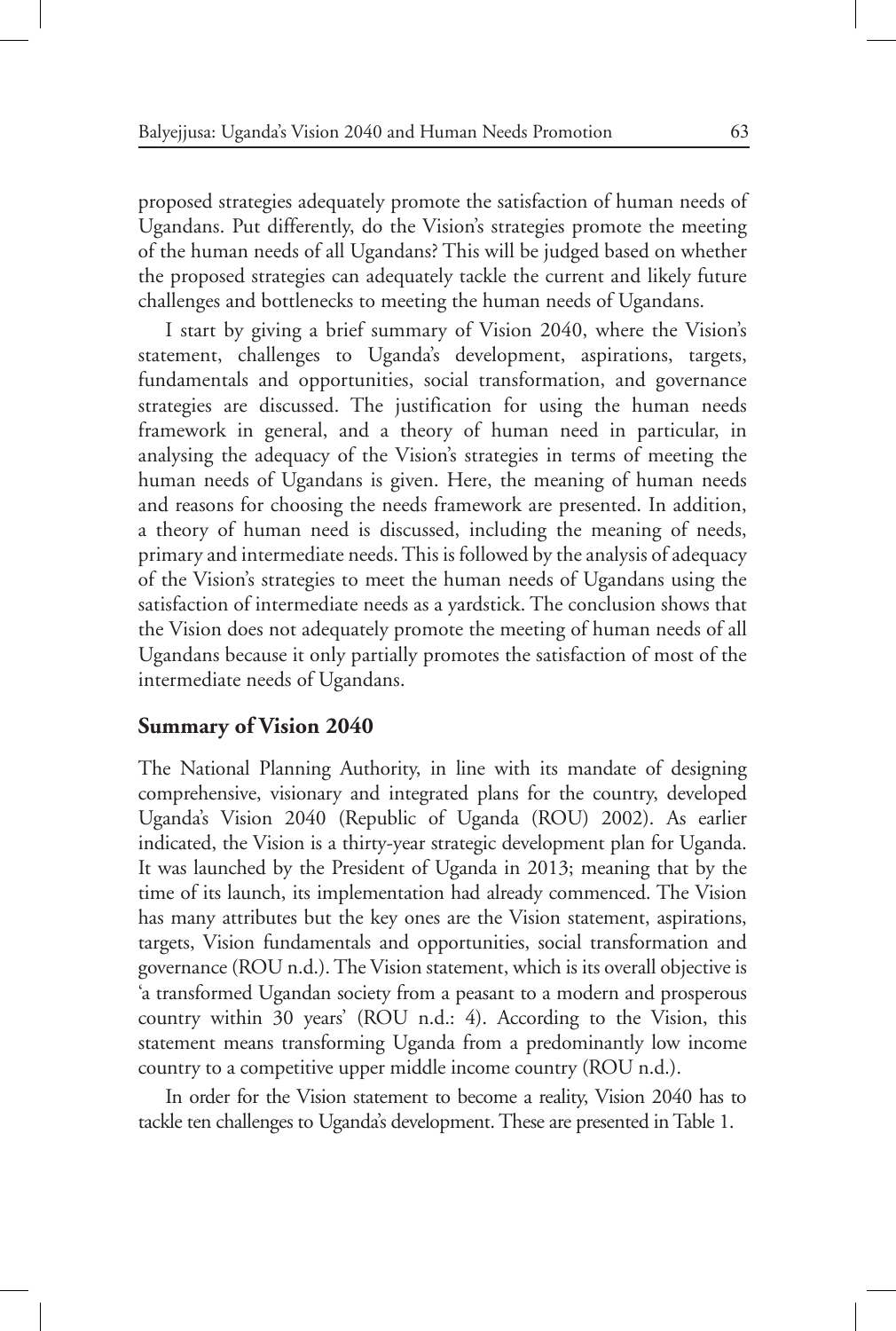|  |  | Table 1: Challenges to Uganda's Development |  |  |  |  |
|--|--|---------------------------------------------|--|--|--|--|
|--|--|---------------------------------------------|--|--|--|--|

| Challenges to Uganda's development |                                                                                                                                                                                                    |  |  |  |  |
|------------------------------------|----------------------------------------------------------------------------------------------------------------------------------------------------------------------------------------------------|--|--|--|--|
| $\mathbf{1}$                       | Slow accumulation of modern infrastructure                                                                                                                                                         |  |  |  |  |
| 2                                  | Low industrialization and value addition on (GDP is dominated by                                                                                                                                   |  |  |  |  |
|                                    | primary products)                                                                                                                                                                                  |  |  |  |  |
| 3                                  | Inadequate properly skilled and educated human resource                                                                                                                                            |  |  |  |  |
| 4                                  | High rates of corruption which increases the cost of doing business<br>and service delivery                                                                                                        |  |  |  |  |
| 5                                  | Limited government investment in strategic industries which stimulate<br>establishment of secondary and tertiary industries                                                                        |  |  |  |  |
| 6                                  | Low level of saving and inadequate revenue collection which have<br>hindered government's ability to finance public investments and<br>availability of cheap investment capital                    |  |  |  |  |
| 7                                  | Unfavourable demographic profile where half of the population is<br>below 15 years. Since they are dependants, they cannot work and use<br>a bulk of the public services                           |  |  |  |  |
| 8                                  | Low competitiveness of Uganda's goods and services on the global market                                                                                                                            |  |  |  |  |
| 9                                  | Weak public sector management and administration (weak policy,<br>legal and regulatory frameworks, inadequate civic participation,<br>overlapping mandates, oversized public administration, etc.) |  |  |  |  |
| 10                                 | Lack of a clear and well defined national ideology to guide the<br>country's development.                                                                                                          |  |  |  |  |

*Source:* adapted from Vision 2040, pp. 5–7.

Through nationwide consultations with Ugandans, the agreed upon Vision aspirations concerning the development of Uganda are: living and working in a peaceful, secure and harmonious country; having access to affordable quality health care and education, clean environment and green economy; world class infrastructure and services; unity in diversity and equal opportunities; a highly moral and ethical society; and a resourceful and prosperous population (ROU n.d.). Pages 13–15 spell out the Vision's targets, which are also considered as the development indicators. These will be used to assess and measure progress in achieving the Vision. These are presented in Table 2.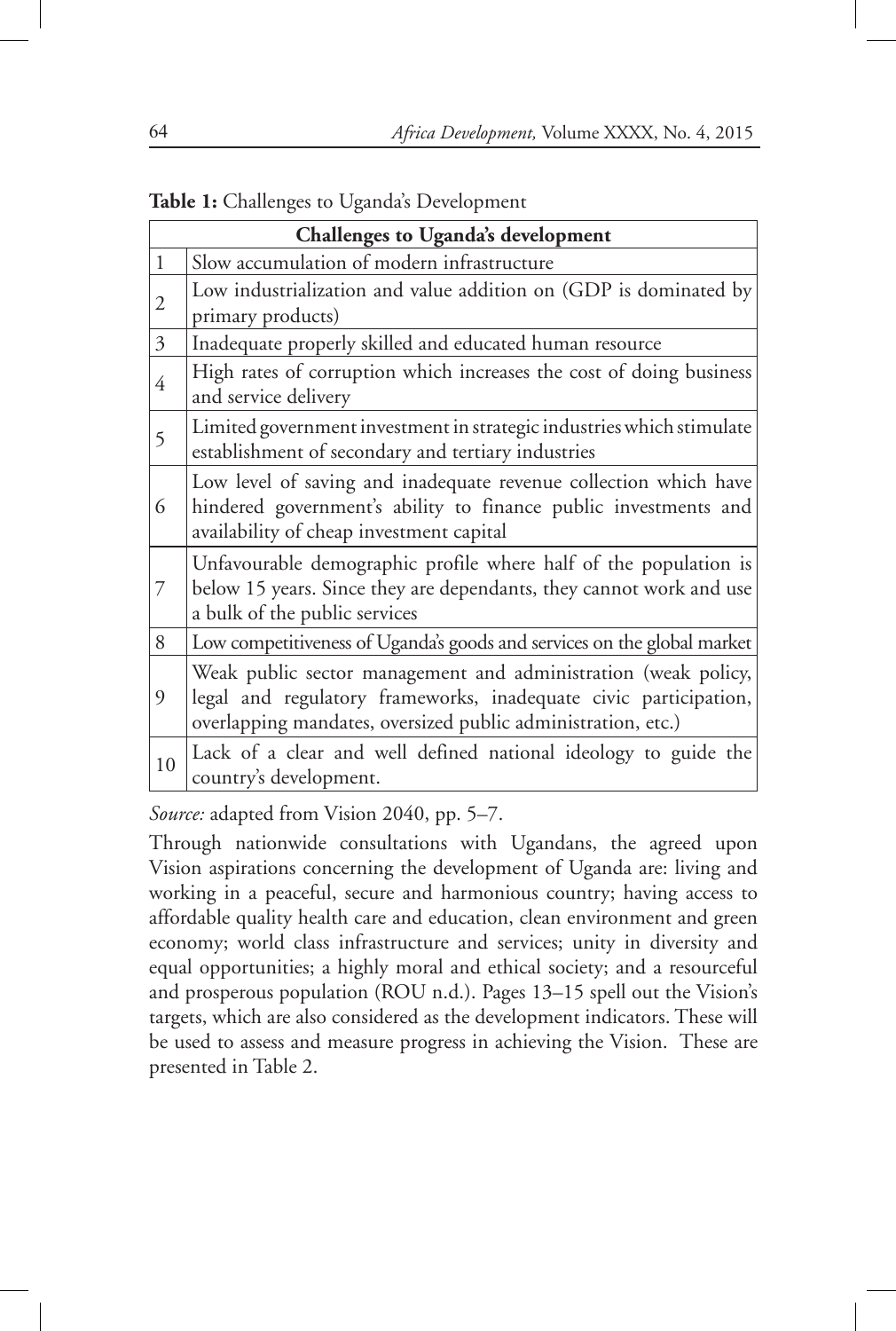## **Table 2:** Vision targets

|                | No Vision target                                                         | Baseline<br>status: 2010 | Target<br>2040      |
|----------------|--------------------------------------------------------------------------|--------------------------|---------------------|
| 1              | Increase per capita income                                               | <b>US\$ 506</b>          | US\$ 9,500          |
| $\overline{2}$ | Reduce the percentage of population below the<br>poverty line            | 24.5                     | 5                   |
| 3              | Reduce GINI coefficient (income distribution)                            | 0.43                     | 0.32                |
| 4              | Increase the percentage share of national labour<br>force employed       | 70.9                     | 94                  |
| 5              | Reduce population growth rate                                            | 3.2                      | 2.4                 |
| 6              | Increase the percentage of population accessing<br>safe piped water      | 15                       | 100                 |
| $\overline{7}$ | Increase the percentage of population having<br>access to electricity    | 11                       | 80                  |
| 8              | Increase the percentage of population in planned<br>settlements          | 0 rural<br>51 urban      | 100                 |
| 9              | Increase life expectancy at birth                                        | 51.5 years               | 85 years            |
| 10             | Reduce infant mortality rate per 1000 live births                        | 63                       | 4                   |
| 11             | Reduce maternal mortality rate per 100,000 live<br>births                | 438                      | 15                  |
| 12             | Reduce under 5 mortality rate per 1000                                   | 96                       | 8                   |
| 13             | Reduce the percentage of under 5 child stunting                          | 33                       | $\theta$            |
| 14             | Increase literacy rate                                                   | 73%                      | 95%                 |
| 15             | Increase electricity consumption (kWh per capital)                       | 75                       | 3668                |
| 16             | Increase water consumption (cubic meters per<br>capita)                  | 26                       | 600                 |
| 17             | Increase innovations as measured by patents<br>registered per year       | 3                        | 6000                |
| 18             | Increase the percentage of standard paved roads<br>to total road network | $\overline{4}$           | 80                  |
| 19             | Increase labour productivity (GDP per worker)                            | <b>USD 1017</b>          | <b>USD</b><br>19770 |
| 20             | Increase forest cover (percentage land area)                             | 15                       | 24                  |
| 21             | Increase wetland cover - percentage of total area                        | 8                        | 13                  |

*Source:* adapted from Vision 2040, pp. 13–15.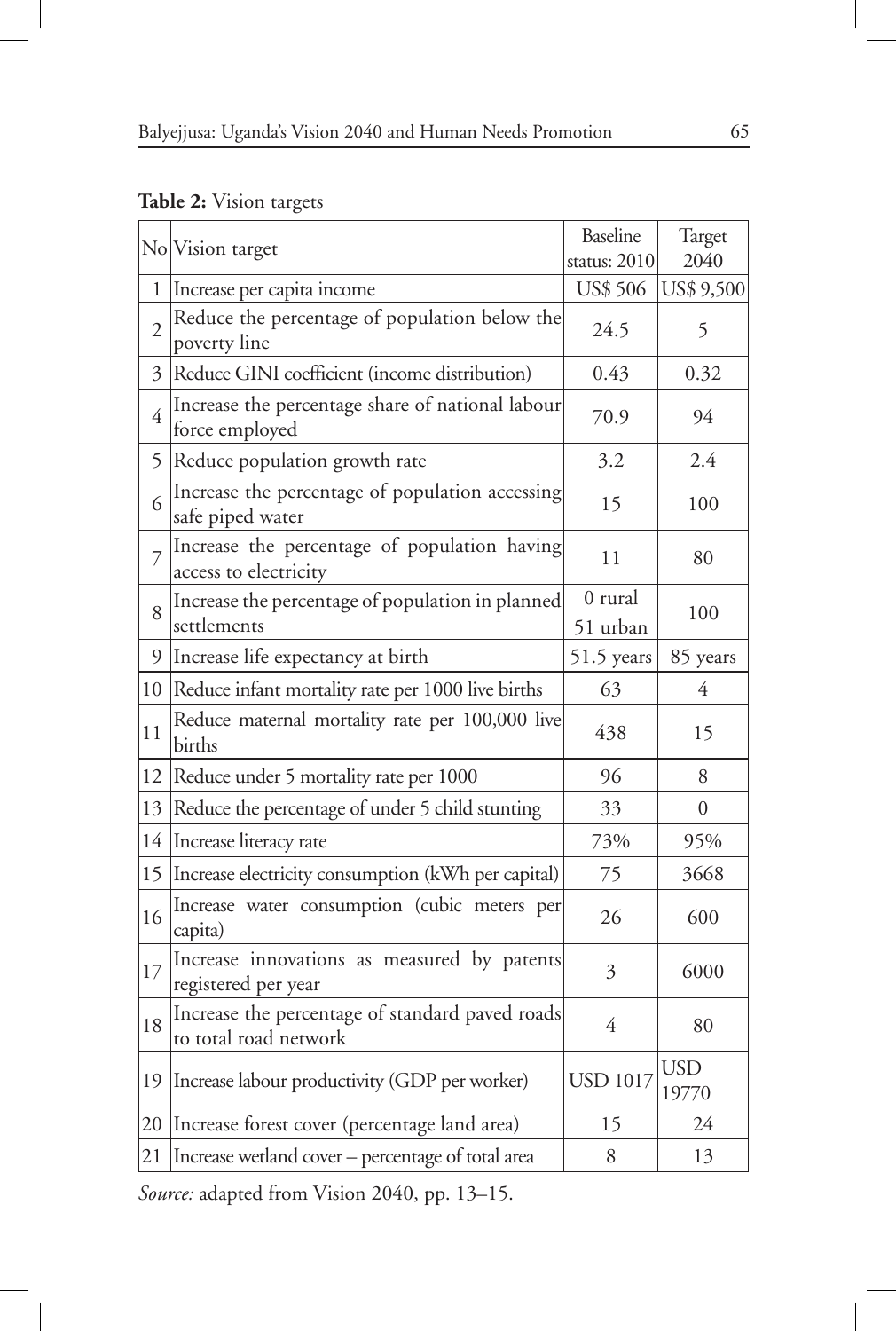In order to achieve the above Vision targets, the government plans to strengthen the fundamentals so as to harness opportunities. The fundamentals are resources with capacity to maximize benefits and returns from the economy. The fundamentals to be strengthened include science, technology, engineering and innovation, peace, security and defence, the country's human resource, transport infrastructure and services, energy, urbanization, and land use and management. The opportunities to be harnessed as a result of strengthening of the fundamentals are tourism potential, an abundant labour force, potential growth of ICT services, abundant water resources, industrialization potential, the availability of a variety of minerals, the availability of commercially viable oil and gas deposits, strategic geographical location within Africa and trade opportunities, and agriculture potential (ROU n.d.).

In terms of social transformation, the Vision aspires to improve the health and nutrition of the population, education and literacy, housing, care and protection of vulnerable groups, develop a national culture, promote gender equality and women's empowerment, protect the environment and natural resources, and tackle climate change and its challenges. These will ensure that Ugandans enjoy a high quality standard of living. On the side of governance, the government plans to consolidate good governance by promoting constitutional democracy, the protection of human rights, rule of law, free and fair electoral and political processes, transparency and accountability, citizen participation in the development processes, and peace, defence and security of citizens and the country (ROU n.d.).

The summary of the Vision shows that it is comprehensive, having aspirations in the physical, political, economic and social aspects of development. It also shows that it has clear targets to be achieved, and a well laid down strategy (strengthening the fundamentals to harness the opportunities) of achieving the targets. However, what remains to be understood is whether implementation and achieving of the Vision automatically translate into adequate satisfaction of the human needs of all Ugandans. This puzzle is solved by using the needs framework in general and a theory of human need in particular to analyse the adequacy of the Vision's strategies. The analysis will show whether the Vision's strategies adequately address the present and likely future challenges and bottlenecks to meeting of the human needs of Ugandans.

## **Justification for Using the Human Needs Framework**

There is substantial literature (Alkire 2005; Doyal and Gough 1991; Gasper 2004; International Labour Organization (ILO) 1976; Max-Neef 1991; Stewart 1996; 2006; Streeten et al. 1981) discussing the role of human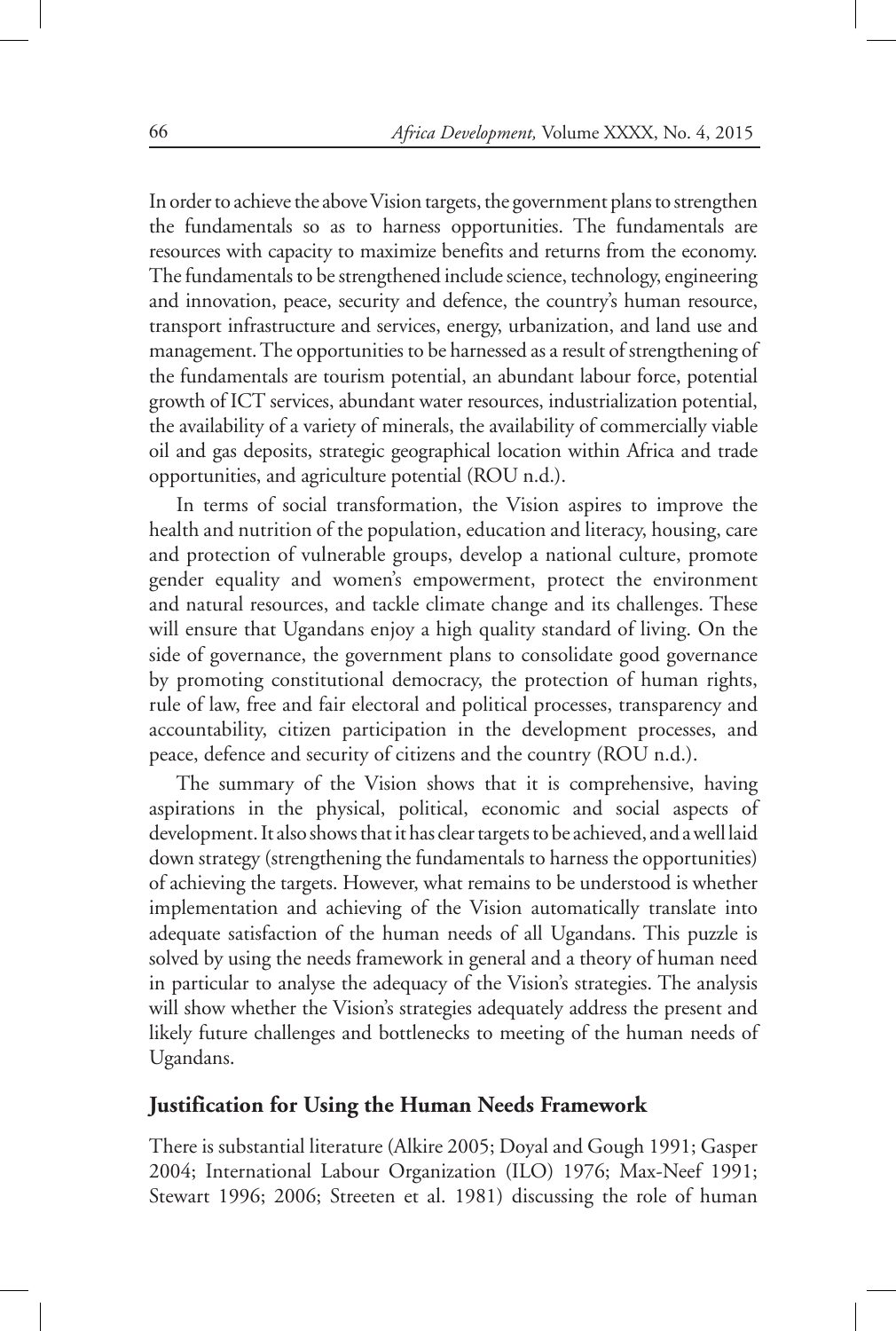needs in societies' development. Although this is the case, it is a very hard task to define the term 'needs'. This is because the term is used variously in everyday life and academic fields (philosophy, psychology, sociology, anthropology, economics and development studies). However, this article adopts Gasper's (2004: 134) definition of needs as 'requisites for meeting a given end'. This is because, as Gasper argues, this definition leads to policyoriented definitions which focus on specified justified requisites. Since this paper is analysing a development policy document, this definition serves the purpose. Important to note is that the term 'needs' is used in both dispositional (needing by virtue of being human) and occurrent (needing as a state of lack) senses in this article (Reader 2006).

The reason for using this framework is that human needs focus on the real concerns of people for guaranteeing their quality of life (Doyal and Gough 1991; ILO 1976; Max-Neef 1991; Streeten et al. 1981). In order to achieve an acceptable quality of life of a particular society, the human needs of its population must be adequately satisfied (Doyal and Gough 1991). This means that it is only through the satisfaction of human needs that human well-being can be promoted and guaranteed. I maintain that to assess how developed a particular society is, one has to look at the level of satisfaction of the needs of its population. Satisfaction of needs in a particular society, as Clarke and Langan (1998) argue, reveals much about the nature of that particular society. Apart from the satisfaction of human needs ensuring human survival, it also ensures that human beings are healthy (physically, mentally, socially and emotionally) and function normally (flourish). Secondly, if people are to genuinely participate in the development process of their country, their basic needs must be adequately satisfied. This is because it is only the healthy who can optimally participate in any form of activity (Doyal and Gough 1991). Non-satisfaction of human needs or inadequately meeting human needs implies denying some people the opportunity to optimally participate in development. Such a situation undermines development since, as Max-Neef (1991: 16) argues: 'development is about people and not about objects'.

If development is about people, as Max-Neef (1991) argues, then there should be adequate satisfaction of the human needs of a concerned population if development is to take place. I argue that satisfaction of human needs is both an end and a means to development. A means to development in that it ensures that members of a particular society have health, which is a prerequisite for optimally participating in any activity and normal functioning. As I have already noted, it is only the healthy who can genuinely participate in the development process. Genuine development is development that ensures mutual benefits and opportunities to all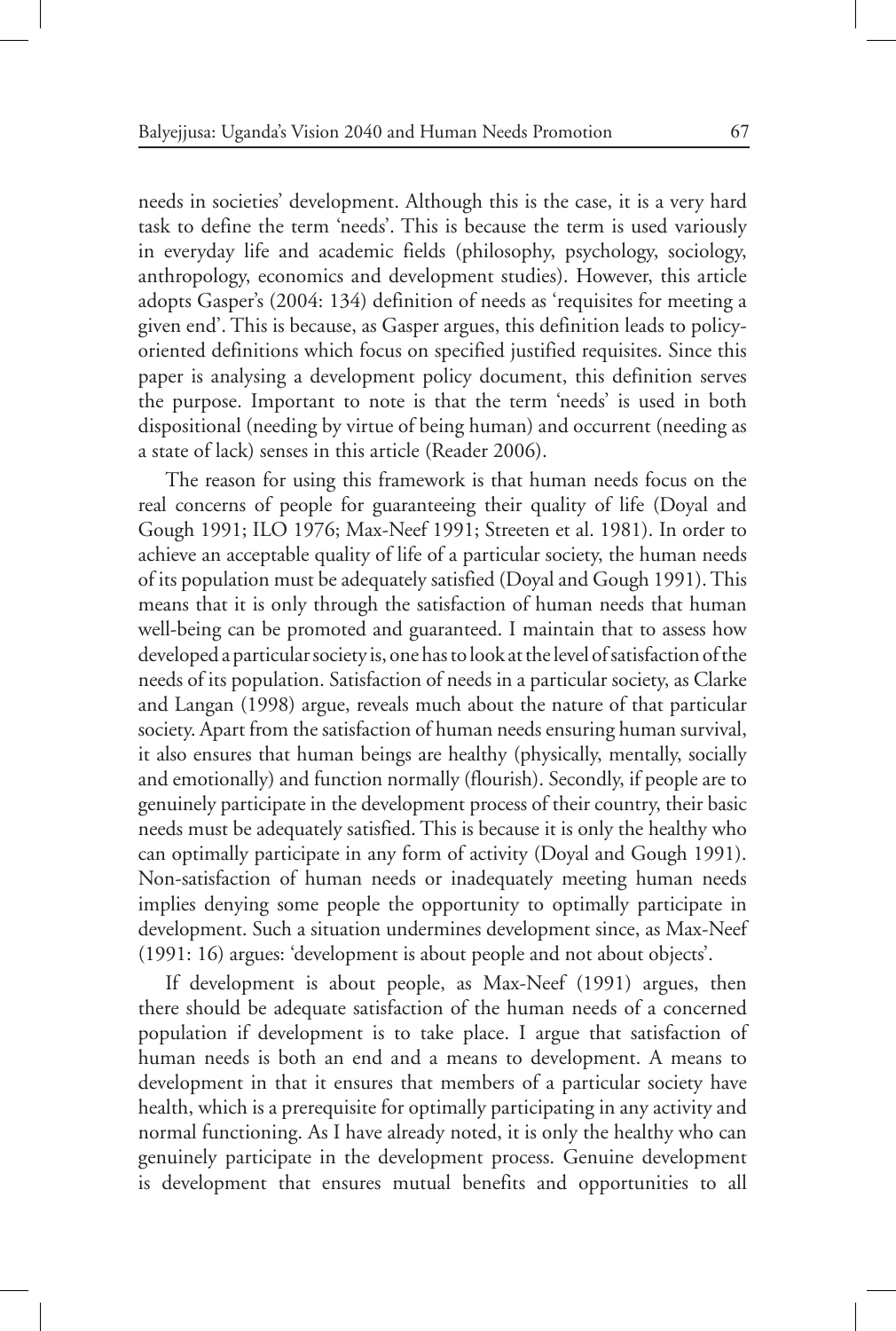members of a particular society. Development should be for all regardless of age, gender, level of education, location/place of residence and family background, etc. and not only for some members of society. It is an end in itself in that adequate satisfaction of human needs in a particular society is an indicator of development since it guarantees people's well-being and quality of life. This understanding is shared by Doyal and Gough (1991) in their theory of human need.

#### **A Theory of Human Need**

Although there are a number of needs theories such as Abraham Maslow's hierarchical theory (Maslow 1970), Manfred Max-Neef's matrix (Max-Neef 1991) and the ILO's basic needs approach (ILO 1976), Len Doyal and Ian Gough's theory of human need (THN) (1991) is selected for the task of analysing the Vision's adequacy in promoting the satisfaction of the human needs of Ugandans. This is because THN looks at human needs as universal goals which apply to all human beings regardless of one's culture or society. Secondly, THN maintains that societies have an obligation to meet these human needs (Dean 2010; Doyal and Gough 1991; Phillip 2006; Scott 2012). This means that Uganda as a state and community has an obligation to meet the needs of all Ugandans.

In addition, THN conforms to Alkire's (2005) suggestion of framing needs in a general way, which allows both universal application and local specification and implementation. In line with Alkire's suggestion, THN needs are universal, but their satisfiers (actual goods and services) vary from one society to another (Gough 2000). This means that although the primary and intermediate needs apply to all cultures, their satisfiers are relative (applying to specific local contexts). Also, THN looks at these universal goals as prerequisites for a given end and not merely satisfying human biological desires. This is in line with Gasper's definition of needs adopted by this paper as earlier indicated. Lastly, the theory has a logical and relational four-step process of explaining human needs. This also fits well with Braybrooke's (1987) suggested relational formula to be followed while discussing human needs. The relational formula helps us to understand the importance of the claimed needs, and reduce the confusion that arises due to the various usages of the term needs (Braybrooke 1987).

According to THN, human needs are universal goals that every individual is pursuing. The universal goal is avoiding serious objective harm. Put differently, the objective harm is the impaired social participation of an individual. This is because individuals pursue their goals, whether private or public, with others. When human needs are not adequately satisfied,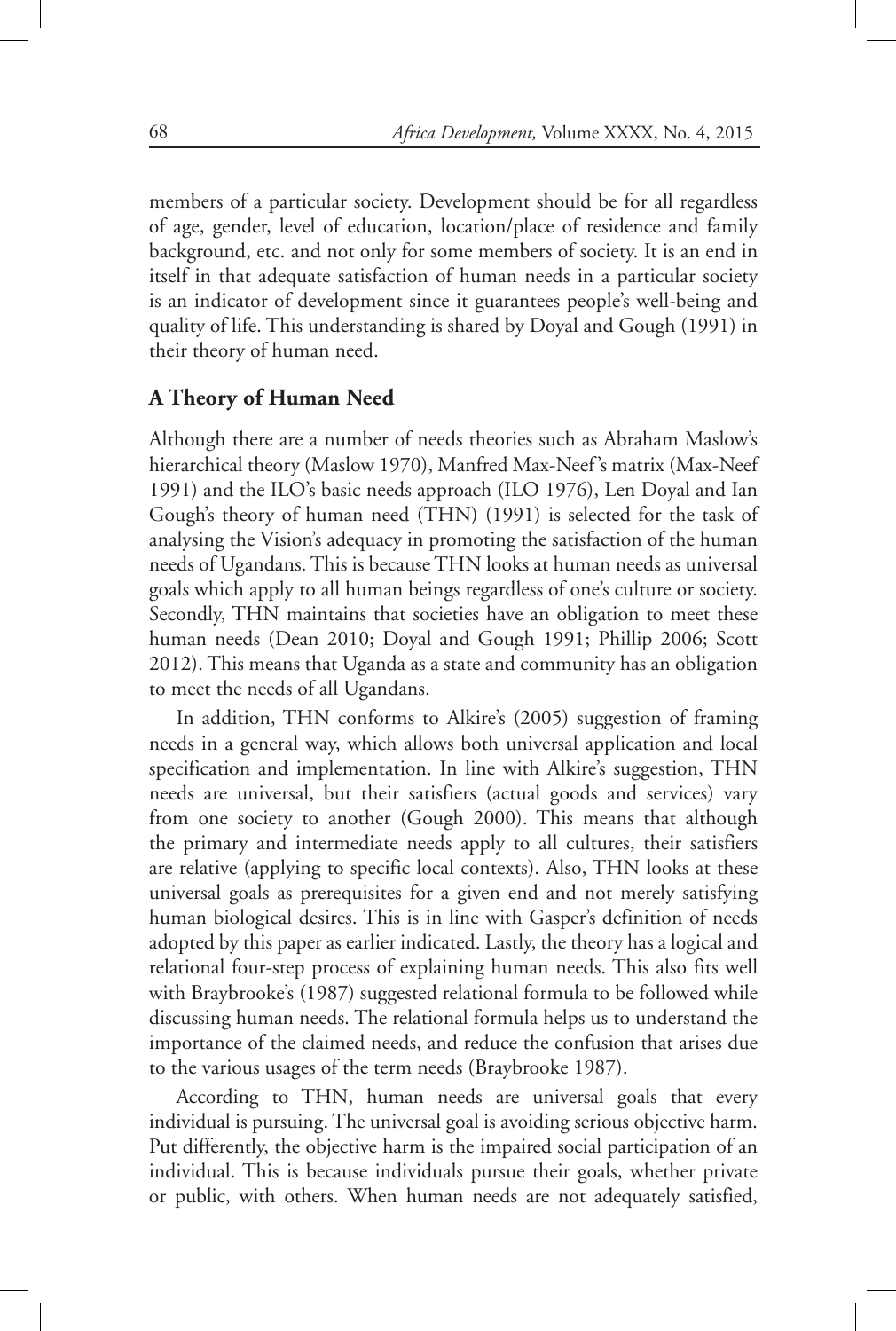individuals suffer from serious objective harm (impaired social participation). In order to void the serious objective harm, human beings have two primary needs, physical health and autonomy, which must be optimally satisfied. For any individual to successfully participate in the life of their society or any form of activity, s/he needs both physical health and autonomy. Physical health includes manual, mental and emotional abilities of an individual while autonomy refers to an individual's capability to initiate action by formulating and implementing aims and strategies to achieve his or her goals. In order to optimally satisfy primary needs, an individual should minimally satisfy universal intermediate needs (Doyal and Gough 1991; Scott 2012).

Doyal and Gough (1991) define intermediate needs as objects, activities, relationships, goods and services that satisfy the primary needs, physical health and autonomy. They are universal because they share universal satisfier characteristics in all cultures and societies. Intermediate needs include adequate nutritional food and safe water, protective housing, a non-hazardous work environment, a non-hazardous physical environment, adequate health care, appropriate education, security in childhood, physical security, economic security, safe birth control and child-bearing, and significant primary relationships. The specific satisfiers to the intermediate needs vary from one culture and society.

In addition, Doyal and Gough (1991) discuss four societal pre-conditions (production, reproduction, cultural transmission and authority) that must be satisfied in order for societies to survive and flourish. However, these pre-conditions are not useful for the current task. This article is assessing the adequacy of the Vision's strategies in promoting the meeting of intermediate needs of individual Ugandans. As earlier indicated, it is the satisfaction of intermediate needs that results in optimal satisfaction of the primary needs (physical health and autonomy), which leads to achieving the end of avoiding serious objective harm. When the harm is avoided, one can genuinely participate in development processes. However, avoidance of objective harm is also an indicator of one's well-being or quality of life. In the next section, the analysis of the adequacy of the Vision's strategies in promoting the satisfaction of human needs follows.

## **Analysis of the Vision's Adequacy Using THN**

This article uses intermediate needs for the analysis because it is the intermediate needs which are the universal satisfiers of the two universal basic needs (physical health and autonomy). Again, satisfying the two universal basic needs leads to achievement of the universal goal of avoidance of serious objective harm (impaired participation). Important to note from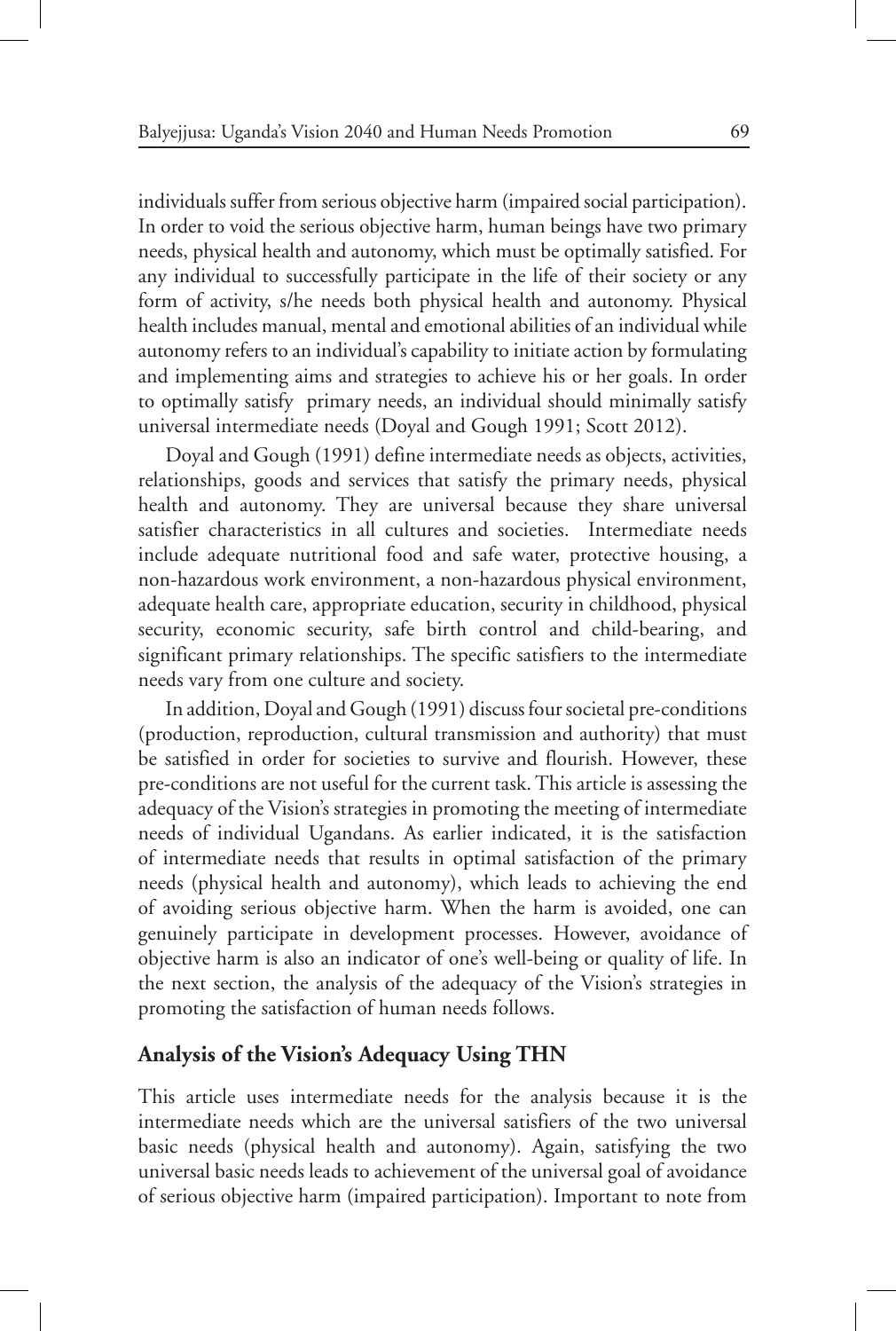the onset of the analysis of the Vision is that the it makes a commitment to provide assistance to vulnerable groups based on age, social class, gender, location, disability, disaster and income so that these groups are able to meet their intermediate needs. The government plans to achieve this by establishing social welfare systems (ROU n.d.).

## *Adequate Nutritional Food and Safe Water*

According to the THN, the first intermediate need is adequate nutritional food and water. Individuals need an adequate intake of energy and other nutrients such as proteins, vitamins and iodine if they are to have physical health and function normally (Doyal and Gough 1991). The Vision contains aspects that are promoting the satisfaction of this need, especially in the sections on strengthening the fundamentals for harnessing opportunities and social transformation. For instance, the Vision targets 10, 12 and 13 in Table 2 are related to nutritious food and safe water (ROU n.d.). It is inadequate nutritional food and unsafe water which are partly responsible for child stunting and infant mortality.

The government plans to achieve the above targets by improving the nutritional status of the population, especially of young children and women of reproductive age, and improving access to safe water. This will partly be achieved through the modernization of the country's agricultural sector from subsistence farming to commercial agriculture. The government plans to invest in the development of irrigation schemes, mechanization and improved technology especially in seed and animal breeding. Agricultural extension services will also be prioritized so that farmers have improved access to information, knowledge and technologies. Also, in order to reduce wastage and guarantee food security and livelihoods of Ugandans, agroprocessing will be championed (ROU n.d.).

If the above strategies are implemented, food quantities and agricultural production may increase. However, it is not clear whether the likely increased agricultural production and food quantities will improve the nutritional status of Ugandans so as to achieve the above targets. It is one thing for the population to have plenty of food and another thing to have nutritious food. A country may produce a lot of food, but the population ends up not consuming the required nutrient combinations so as to have a balanced diet. For instance, the Uganda Bureau of Statistics (UBOS) (2011) reports that child stunting was higher (42 per cent) among children with mothers with no education than among children with mothers with secondary or higher education (25 per cent). In addition, urban areas had lower levels (19 per cent) of child stunting than rural areas (36 per cent). This means that it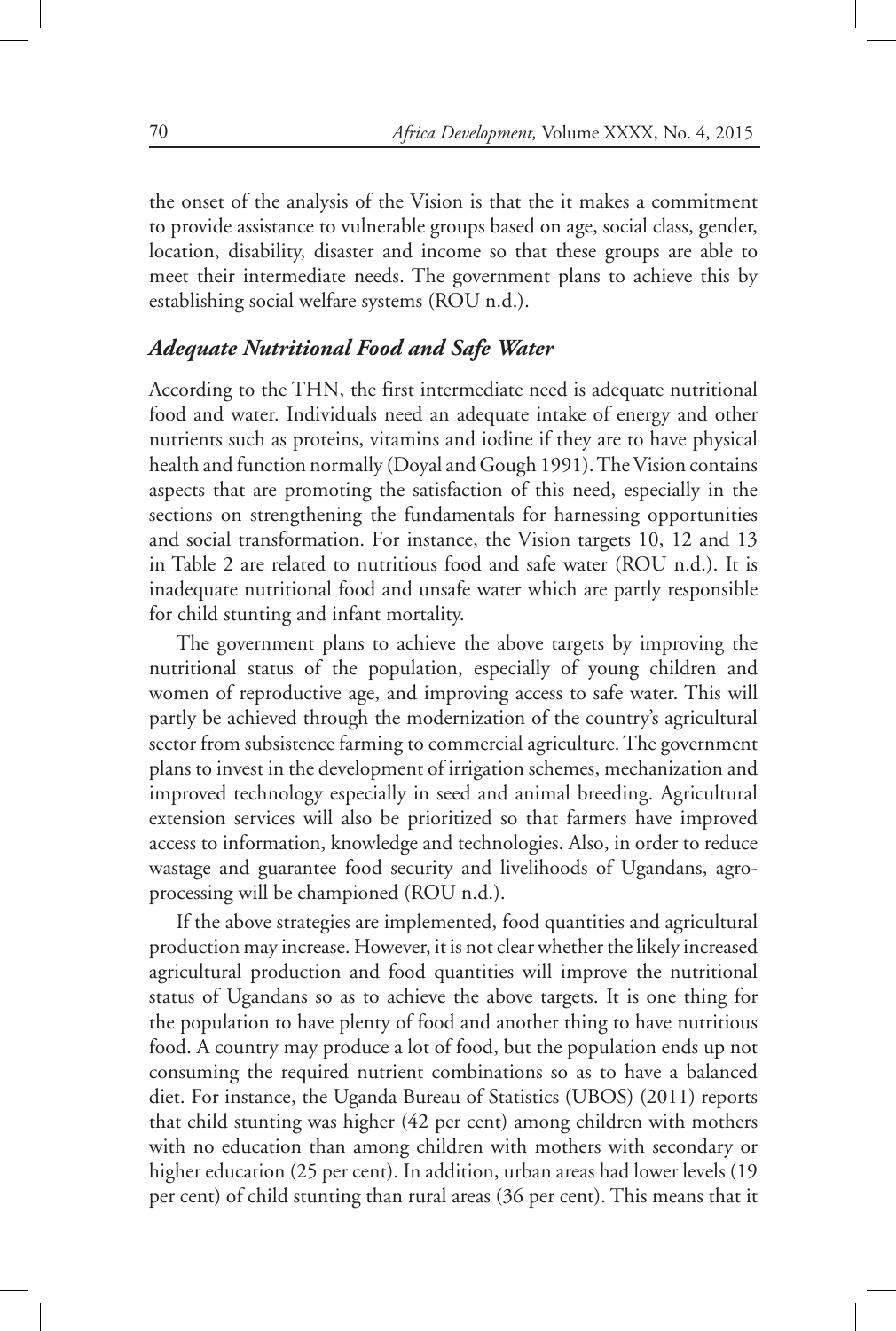is mothers with good enough knowledge on food intake combinations that will avoid having stunted children while those, especially in the rural areas with little knowledge, will have stunted children even if food availability improves.

Also related to the availability of food not directly translating into having adequate nutritional food is that a country can produce a lot of food which is not consumed by those who produce it. This is likely to happen, especially with the expanding regional food market in South Sudan, Kenya and Rwanda. For instance, a report on fish production, supply and demand in eastern Africa and the Democratic Republic of Congo by Defaux and Hjort (2012) indicates an increase in demand for fish, a very important source of body building elements, in Burundi, Egypt, DRC, Kenya and Rwanda among other countries. Without a policy regulating trade in some important food items, most families or producers may choose to sell their food products to where demand and prices are highest. This will result in prices of these products being high in Uganda. This probably explains why it is only 27 per cent of children between 0 and 23 months who consumed meat, fish or poultry, and 8 per cent who consumed eggs (UBOS 2011).

One may argue that income from food sales can be used to meet other needs. This is however not likely to happen. Uganda is still a predominantly a patriarchal society, especially in rural areas, where money from food sales is likely to be spent on meeting men's (family heads') wants rather than the needs of family members. For instance, UBOS (2011: 217) notes that 'only 38 percent of currently married women participate in all three decisions pertaining to their health care, major household purchases, and visits to their family or relatives'. Such a situation does not guarantee that the finances from sales will be used to meet other human family needs.

Although the government plans to increase food security and the livelihood of Ugandans, it seems this is not its main focus. For instance, the Vision in relation to food production indicates:

The opportunity for value addition through agro-processing is enormous. This will enhance Uganda's competitiveness on the world market, boost foreign exchange earnings and employment. It can also reduce wastage, enhance food security, improve livelihoods for low-income groups of society like rural women, youth and the disabled (ROU n.d.: 45).

From the quote, it is clear that food security is secondary while the primary objective is to improve the performance of the economy. In any case, as earlier indicated, food security does not necessarily mean improvement in one's nutritional status. One can have food security but that food may not offer all the required or recommended food nutrients.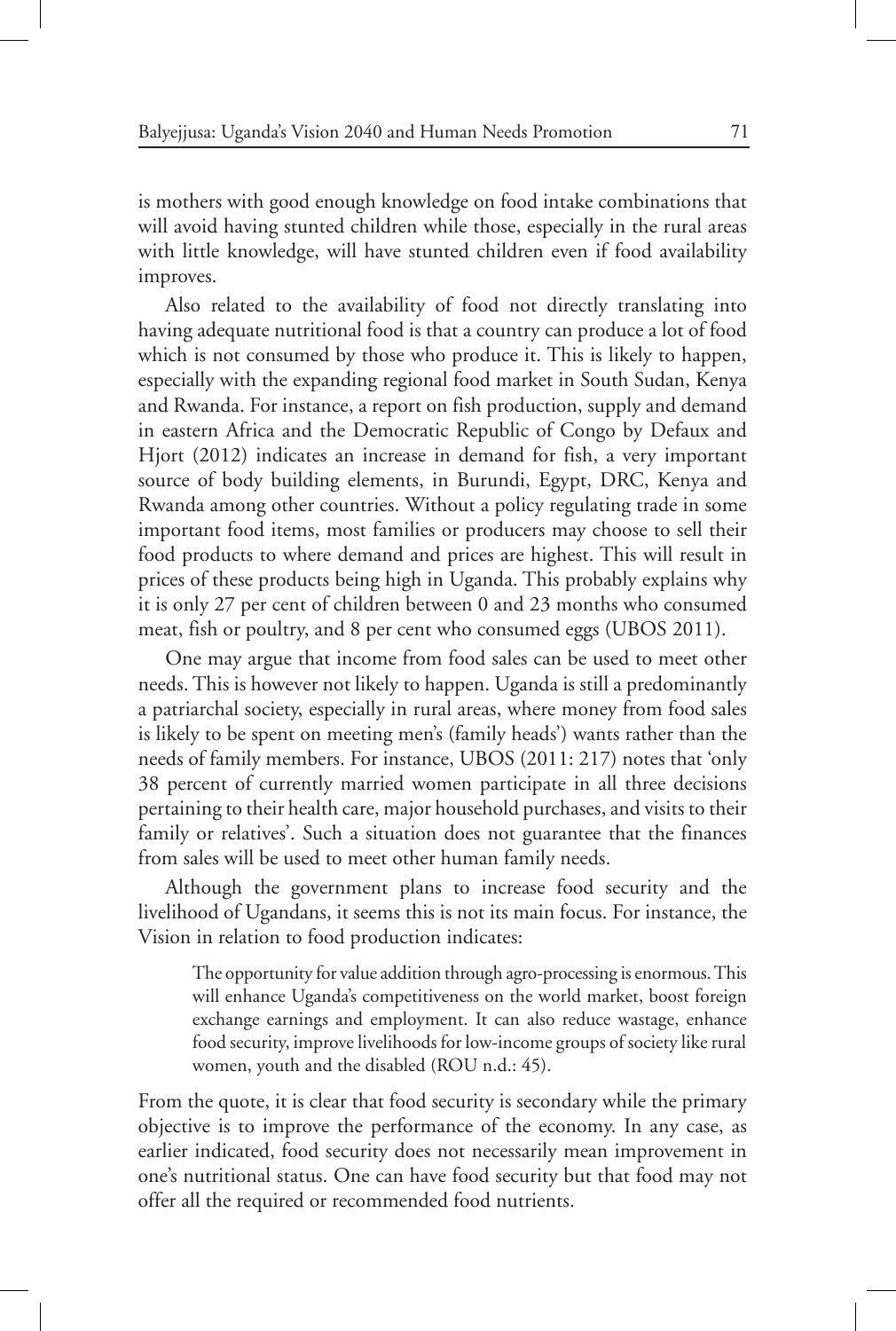It also remains to be seen whether the stated strategies to transform the agricultural sector will be implemented. The government has invested very few resources in the agriculture sector. For instance, in the budget of the financial year 2012/13 the agricultural sector was allocated 585.3 billion shillings, and this figure went down to 394.4 billion shillings in the budget of 2013/14 (GOU 2012; 2013). This is because, in the words of the finance minister: 'agriculture is a private sector activity, for which Government will continue to provide targeted support towards its further development in research, seed multiplication and certification, extension services and disease control' (GOU 2013: 32). It is however a known fact that private capital, whether local or foreign, only invests where it anticipates quick and high profits. The private sector, as is the case currently, may be reluctant to invest in the agricultural sector which is affected by multiple uncertainties and where it is hard to accurately predict likely profits.

In terms of access to safe water, the government plans to extend piped water to all regions of the country and also engage in the bulk treatment of water as Vision targets 6 and 16 in Table 2 indicate (ROU n.d.). According to the Vision, access to safe water will reduce hygiene- and sanitation-related diseases, and hence improve the health status of the population. Although the Vision says a lot on water consumption and development, it seems commercial consumption (that is water for irrigation, livestock rearing, fisheries and aqua-culture, water transport and tourism) rather than human consumption is the primary objective. This is because, the Vision states, 'the water related economic activities are expected to generate revenue for the country over the vision period. It is projected that it will provide employment and more jobs are expected in the secondary and tertiary industries associated to this' (ROU n.d.: 65).

It may be argued that the revenue mentioned in the above quote can also accrue from domestic consumption rather than commercial consumption. Granted, however, we should not ignore the fact that if the goal is revenue generation, water prices are likely to be high so as to achieve the goal. As such, some domestic consumers may be unable to pay, and resort to unsafe alternatives. It is also a known fact that in a market economy, goods and services go not only to where demand is highest, but also where prices are highest. And Uganda is a free market economy in practice. In support of this argument, the government in a bid to generate more revenue in the national budget proposals for the financial years 2012/13 and 2013/14 imposed 18 per cent Value Added Tax on piped water for domestic consumption (GOU 2012; 2013). Important to note is that all this is happening when the Vision is already in place and supposedly being implemented. The implication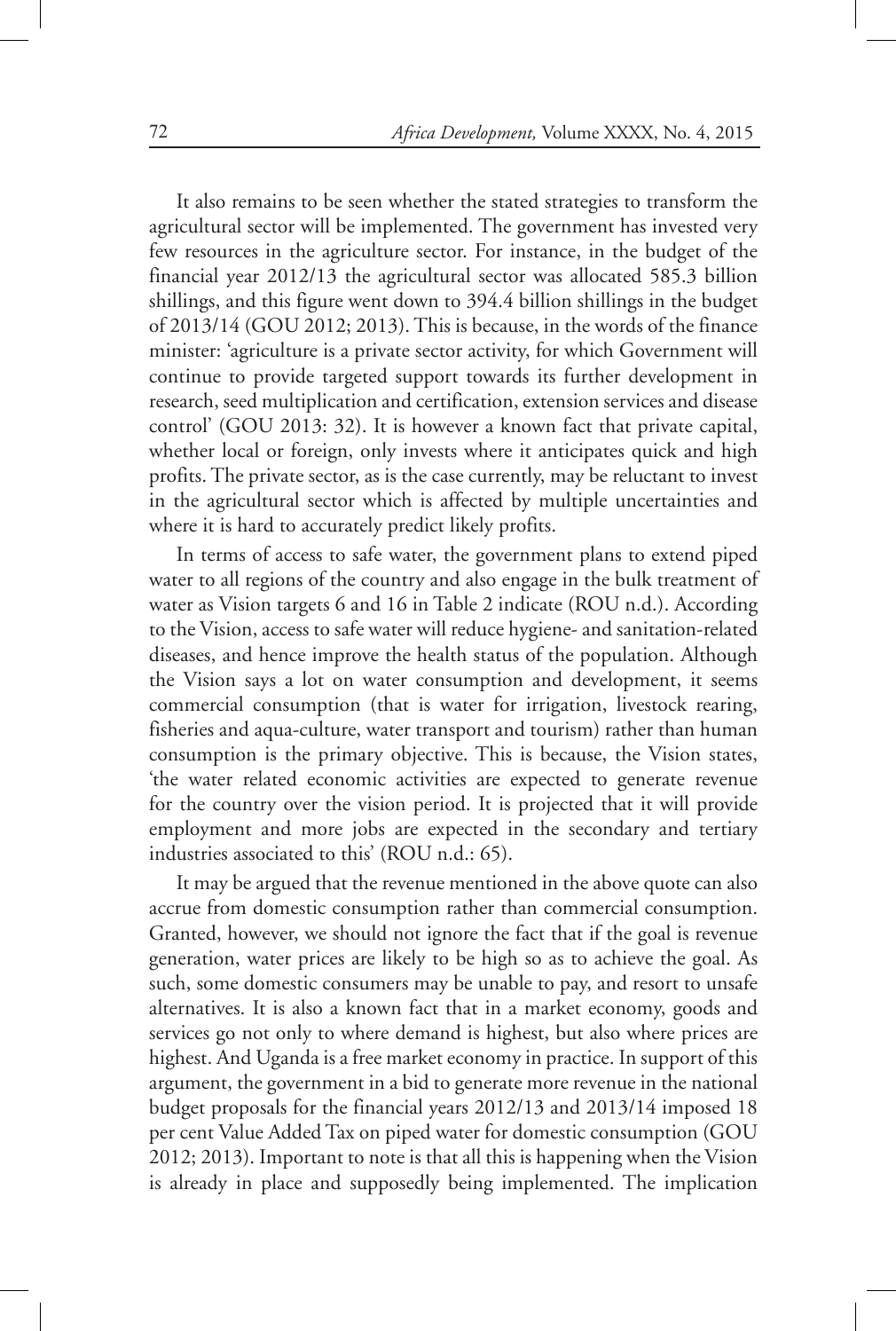of this tax is that safe piped water automatically becomes more costly to domestic consumers. This means that Ugandans in low income brackets previously using piped water may not be able to afford it, and thus resort to unsafe alternatives. This exposes them to water-borne infections and diseases which will negatively affect their health. Since the government's main concern is to generate revenue, priority to access safe water is likely to be given to commercial entities that are able to pay higher fees.

The government's total suggested strategies in terms of food and water production do not address the challenges to meeting adequately the need of nutritional food and safe water. This means that the nutritional and safe water needs of Ugandan mothers with less or no education and their children, of Ugandans in low income brackets and of less empowered women will not adequately be met. Therefore, health and autonomy will elude them, and they will end up not genuinely participating in the development process of the country.

#### *Protective Housing*

If the needs of physical health and autonomy are to be satisfied, human beings need adequate protective housing. According to Doyal and Gough (1991), a person's housing should be able to protect him or her from physical, social and environmental related dangers such as pests, dangerous animals, heat, rain, cold and interruptions from others. Housing should be of adequate space to guarantee privacy and avoid crowding, and of adequate quality to protect someone from dangerous animals and weather conditions (Doyal and Gough 1991). The Vision notes the problems associated with housing for Ugandans. Although 60 per cent of Ugandans live in relatively decent housing (iron sheet roofing and brick walls), most of the houses in Uganda have poor facilities. Only 12 per cent use electricity for lighting while 66 per cent use 'Tadooba'; 95 per cent use wood fuels (fire wood and charcoal) for cooking, and 86 per cent use a pit latrine. The use of wood fuels and 'Tadooba' pose health risks to the occupants due to the heat, smoke and dust emitted (ROU n.d.).

In order to address the housing challenges and promote satisfaction of the need of protective housing, the government has set out to achieve Vision targets 6, 7, 8 and 15 as shown in Table 2. In addition, all Ugandans will have access to modern toilet facilities by 2040. This will be achieved through a country-wide rural electrification programme. The government specifically plans to achieve the target of all Ugandans having decent housing by constructing 12.6 million new housing units through a public-private partnership. This will improve the sanitation status of households (ROU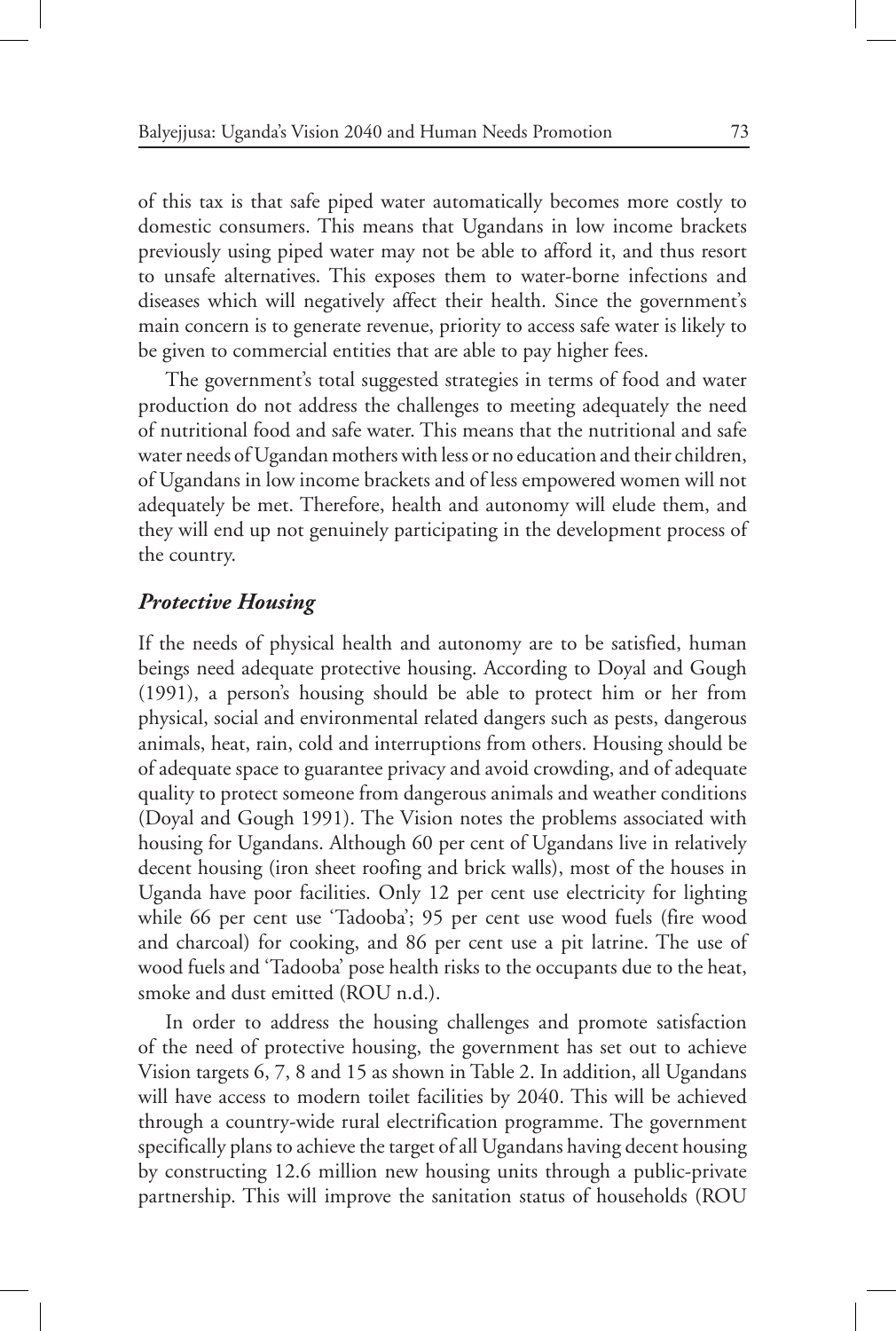n.d.). If all these strategies are implemented, Ugandans may have access to protective housing, especially from mosquitoes since malaria/fever was the second most reported illness (19 per cent) Ugandans suffered from in 2012/13 (UBOS 2013a). In addition, the reported cases of house break-ins (1,820 in 2012) (Uganda Police 2013) are likely to substantially decline.

Satisfying the need for protective housing may however remain a dream. The government of Uganda believes in private sector-led development as the President of Uganda has stressed over and over again. In fact, the Vision's strategy of constructing the 12.6 million housing units will be through a public-private partnership. However, private capital only invests where it will maximize profit. It is therefore unlikely that private capital will invest in the housing sector where most Ugandans will not be able to buy or rent houses at a desirable and competitive profit margin. Although 81.5 per cent of Uganda's working population are self-employed, most of them are engaged in subsistence activities such as fishing and crop farming. In fact, in 2012/13, the population of working poor (below the national poverty line of \$1 per day) was 2.3 million (UBOS 2013a). These Ugandans may not be able to either buy or rent houses built through a public-private partnership. They may opt to continue residing in poor quality houses where they pay affordable rental fees or reside free of charge. In addition, they may not be able to pay the electricity and water bills, hence hindering the utilization of the two services. For instance, UBOS (2013a) reports a very big variance between the use of electricity for lighting (14 per cent) and cooking (1 per cent). It is only the one per cent who can afford to pay electricity bills for both lighting and cooking. The remaining 13 per cent resorts to wood fuels, as earlier indicated. This means achieving health will remain elusive to this segment of the population. And that this need will not be adequately met.

## *A Non-hazardous Work Environment*

Adequate satisfaction of the need of a non-hazardous work environment promotes physical health and autonomy. Doyal and Gough (1991) argue that work can negatively affect health and autonomy in three ways: excessive working hours, occupational injury and illnesses, and excessively repetitive work. The government's Vision has targets 4 and 19 (in Table 2) and strategies of achieving the targets which are related to the population's work (ROU n.d.). Although the government does not have strategies specifically focusing on creating employment and labour productivity of the population, investment in all the identified Vision's opportunities save for two (abundant labour force, and geographical location and trade opportunities) will in one way or another create employment opportunities.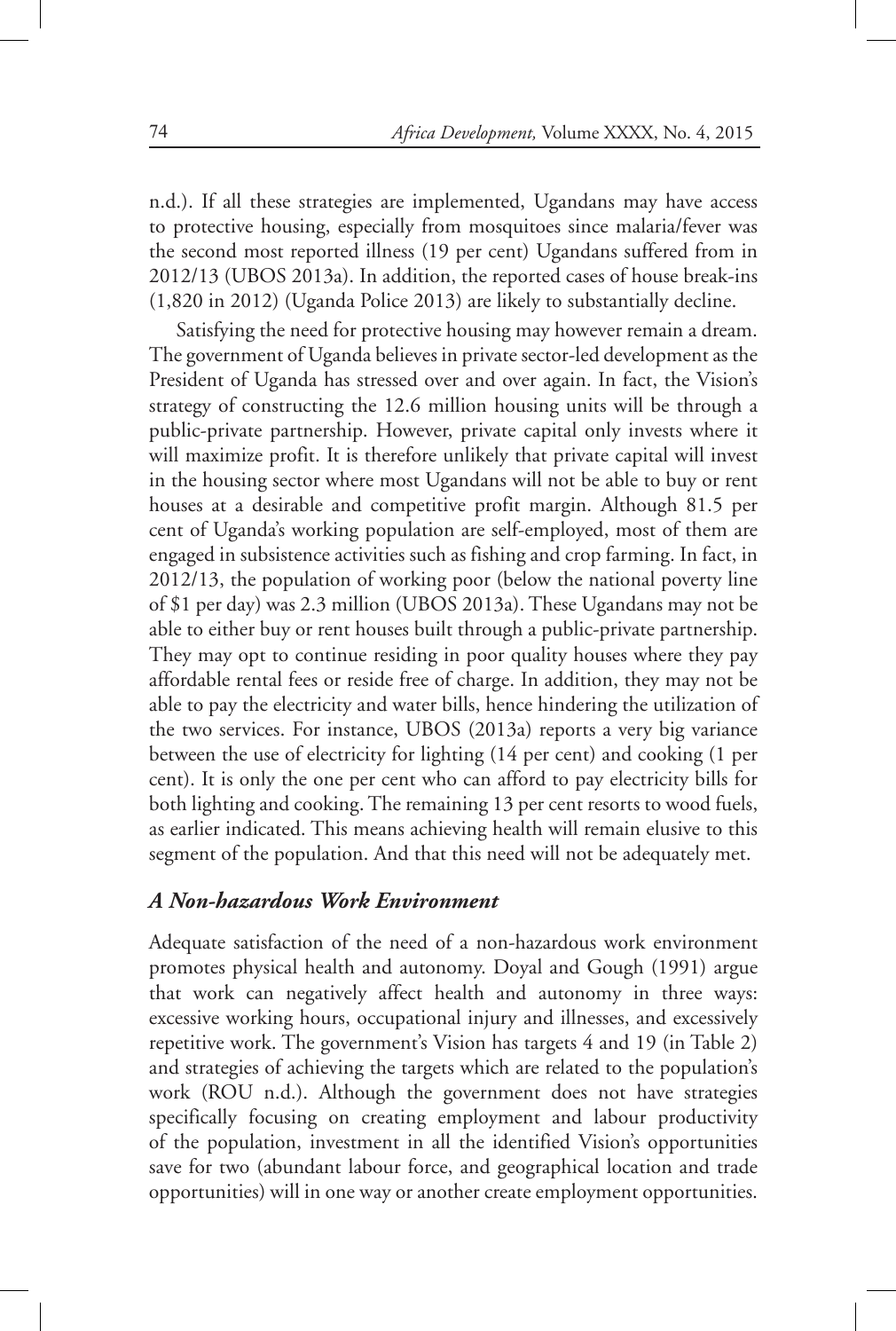The Vision's employment opportunities include tourism, agriculture, oil and gas, mineral, industrialization, ICT sector and water resources. For instance, in relation to the creation of employment through agriculture development, the Vision states:

Uganda aspires to transform the agriculture sector from subsistence farming to commercial agriculture. This will make agriculture profitable, competitive and sustainable to provide food and income security to all the people of Uganda. It will also create employment opportunities along the entire commodity value chain of production, processing and marketing (ROU n.d.: 45).

Development in the above sectors in general and the agriculture sector in particular, as indicated by the above quote, if implemented, may stem the high youth unemployment rate which is around 61.6 per cent (Action Aid International Uganda 2012). This is because the agricultural, forestry and fishing sectors in their current subsistence state employ a majority (73 per cent) of Ugandans (UBOS 2013a). This means that its commercial transformation will create more employment opportunities that will absorb the un- and under-employed youth.

Although the Vision aspires to create employment opportunities by developing the above seven sectors, the Vision is silent about whether the employment opportunities to be created will be non-hazardous. As earlier indicated, development in Uganda is private sector-led, and the government only plays the role of guaranteeing a conducive investment environment. Because the government's objective is to create employment opportunities, it may not be bothered about ensuring that private companies guarantee a non-hazardous work environment to their workers. Private capital in a bid to maximize profits, since that is its main goal, may attempt to avoid incurring costs that would guarantee a non-hazardous work environment.

In such a situation, workers may work for long hours, without adequate safety gear and equipment and in an unhygienic environment. For instance, the government of Uganda has resisted demands by workers to establish a realistic minimum wage. This is on account that doing so will scare away private investors who are creating employment opportunities. The government argues that when jobs become plenty, wages will automatically rise. Uganda's minimum wage was last set in 1984 and fixed at 6,000 shillings (= \$2.4) per month. This minimum wage is outdated and cannot guarantee a decent living. Although only 18.5 per cent of Uganda's working population is in paid employment (UBOS 2013a), this population is at the mercy of employers over matters of remuneration. It is employers who decide how much and when wages will be paid. For instance, the monthly median pay for secondary teachers is 140,000 shillings (= \$56) (UBOS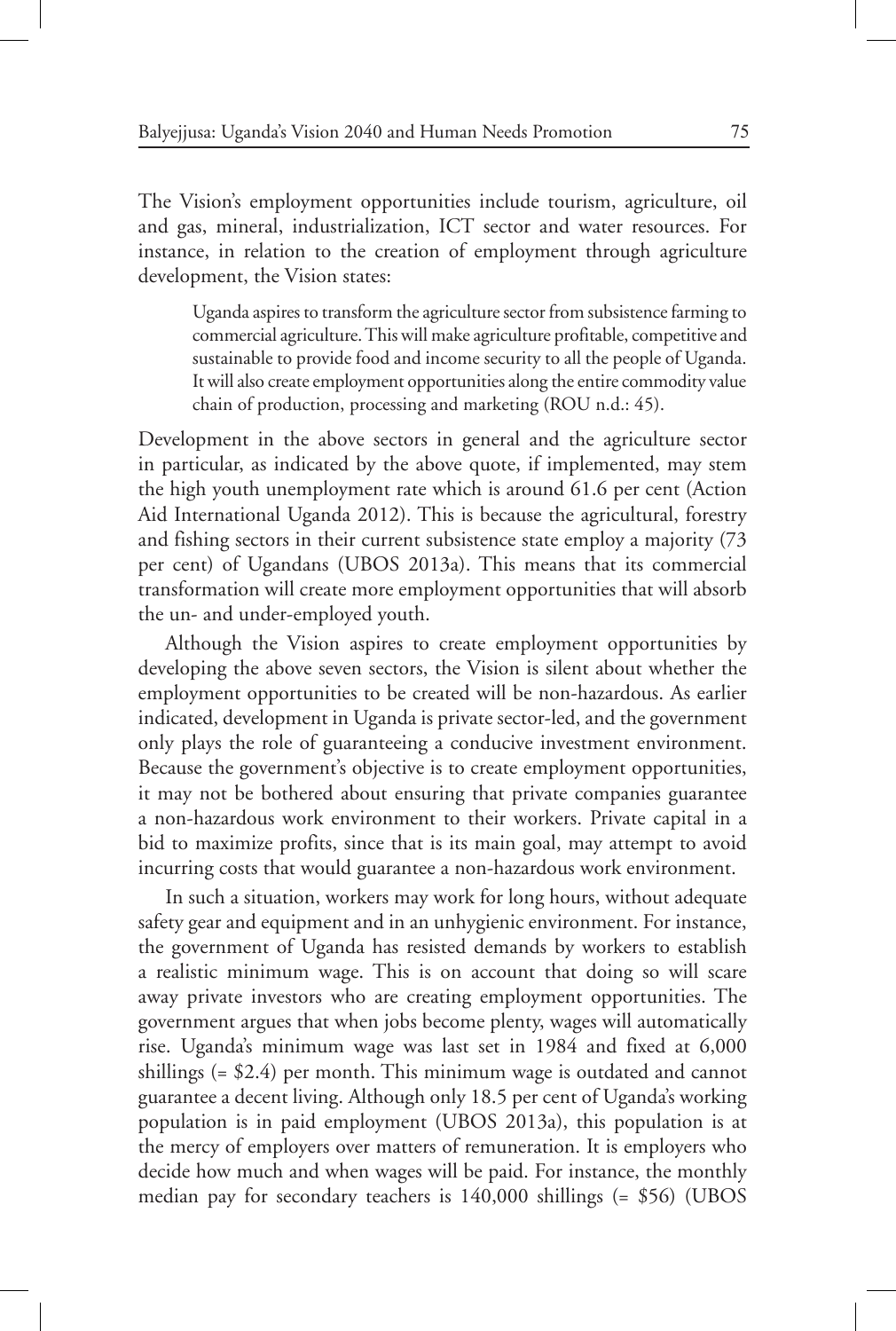n.d.). This means that there are teachers who receive monthly pay below 140,000 shillings. In addition, there is a huge difference in the monthly average pay for secondary school teachers in private (209,658 shillings =  $$84$ ) and public (340,000 shillings = \$136) sectors (UBOS n.d.). These two examples illustrate my point of workers being at the mercy of employers in a situation of the absence of a realistic minimum wage.

These low wages may force workers to work for long hours or take on an extra job so as to earn extra income. In addition, a person paid low wages will always be thinking about how to make ends meet. Although not identifying it as the cause, UBOS (n.d.) indicates that the lowest paid occupation had the highest number of hours worked per week. For instance, school matrons and waitress/waiters with a median monthly pay of 80,000 shillings (= \$32) worked for 74.5 and 62.7 hours per week respectively. Security guards and cooks/chefs with a median monthly pay of 65,000 shillings (= \$26) and 70,000 shillings (= \$28) worked for 72 and 61.3 hours per week respectively. The hours worked in each of these four occupations are far above the average hours worked (53 per week) by all the occupations considered in the study, and the statutory maximum hours (48) per week (GOU 2006). This is detrimental to one's health. In a country where the majority of the country's labour force are ignorant of existing labour and employment laws, both physical and emotional abuse is inevitable. All this is likely to continue to happen because the main focus of the Vision is creating employment opportunities rather than creating non-hazardous employment opportunities which guarantee employees' physical, economic, social and emotional well-being. This means that the need of a non-hazardous work environment for some Ugandans will not be adequately met, and thus some Ugandans will not be able to genuinely participate in the country's development processes.

#### *A Non-hazardous Physical Environment*

This need focuses on a community's physical environment. The environment (air, water and land) must be free from pollution (Doyal and Gough 1991). Pollution of the environment can negatively affect one's health. The Vision has some targets (20 and 21) in Table 2 and strategies that relate to improvement of the physical environment. The Vision also aims to create a green and clean environment, where water and air pollution will be nonexistent. The government will achieve this through ensuring compliance with the existing environment and laws and policies on natural resources such as the National Environment Act and the National Forestry and Tree Planting Act (ROU n.d.).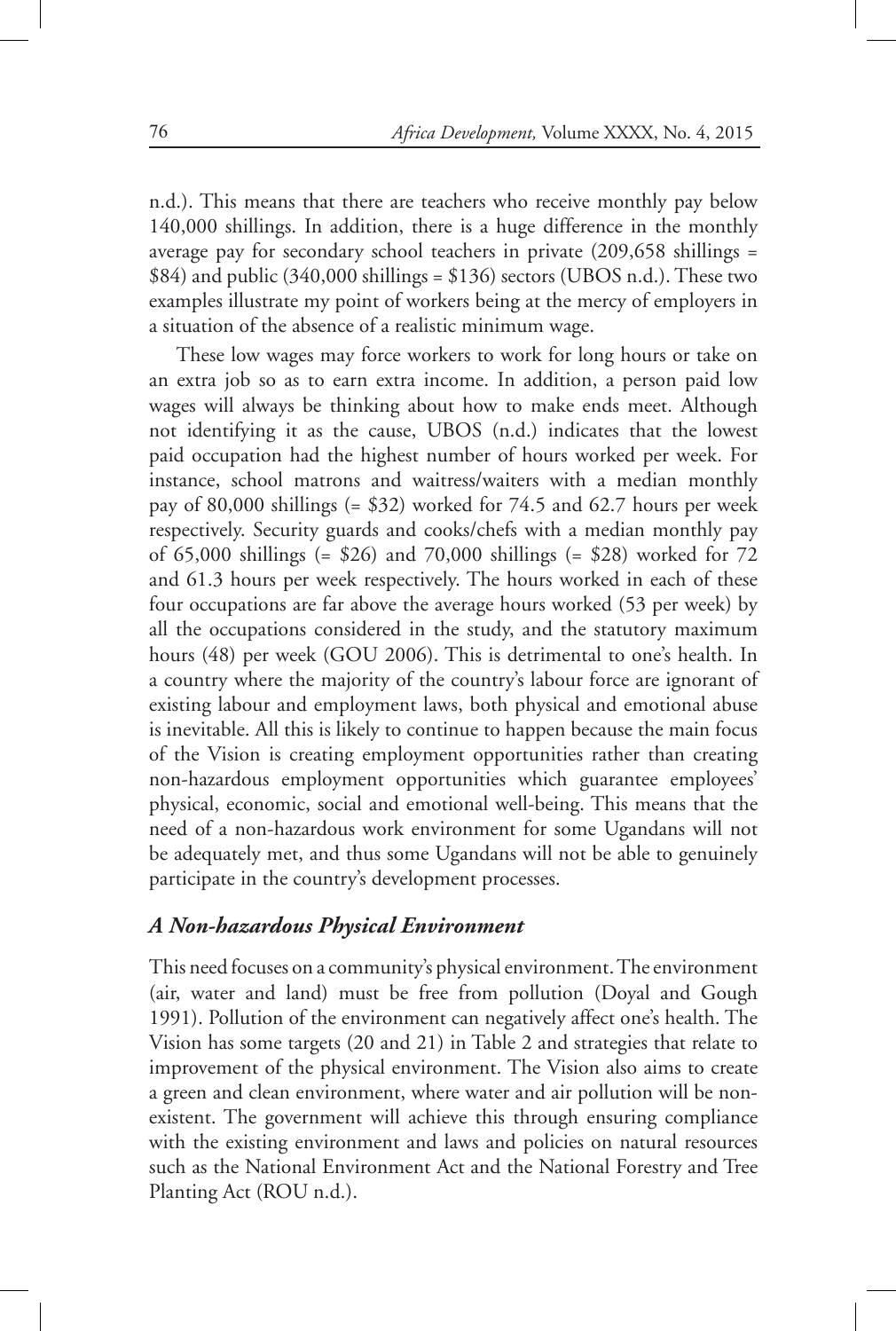Still, the government aims at ensuring sustainable environment utilization by making a commitment to adhering to the principles of the Rio Declaration on Environment and Development, and implementing the resolutions of the World Summit on Sustainable Development. Efforts to restore and add value to the eco-system (wetlands, forests, range lands and catchments) will be implemented. This will mainly include re-forestation and afforestation on both private and public land. The population's participation will be promoted. In addition, gazetting of vital wetlands will be implemented so as to increase their protection. The government will also adopt patterns of production, consumption and reproduction that safeguard the environment. There will also be development, adoption and transfer of environmentally sound technologies. It will also engage in partnership and cooperation with the international community on environmental sustainability. In all these, the engagement and role of civil society will be championed (ROU n.d.). If all these strategies are implemented, the need of a non-hazardous physical environment is likely to be adequately satisfied.

#### *Appropriate Health Care*

In addition to the above intermediate needs, one needs health care in order to satisfy the need of physical health and autonomy. The health care need focuses on preventive, curative and palliative medical services (Doyal and Gough 1991). In order for this need to be adequately satisfied, health care must be available, accessible and utilized. The Vision has targets (9, 10, 11, 12 and 13) in Table 2 and achieving them one way or another means improvements in meeting health care needs.

In order to achieve the above targets, the Vision has clear strategies in the health sector. The government plans to move away from the facilitybased health service delivery system to a household one, where healthy practices and lifestyles will be promoted. The government will also move away from a public-centred to a public-private partnership system. This new system will prioritize preventive services over curative ones. The Vision maintains that preventive services are cheaper and sustainable since they are rarely delivered by highly skilled professionals. These services will be provided at a community level. In addition, the government plans to roll out a universal health insurance system, which will guarantee easy access to health care services. The government, in partnership with the private sector, also plans to build specialist health care centres to treat specialized health conditions that are currently treated outside the country. Specialized training and increasing remuneration for health workers are integral to this strategy (ROU n.d.).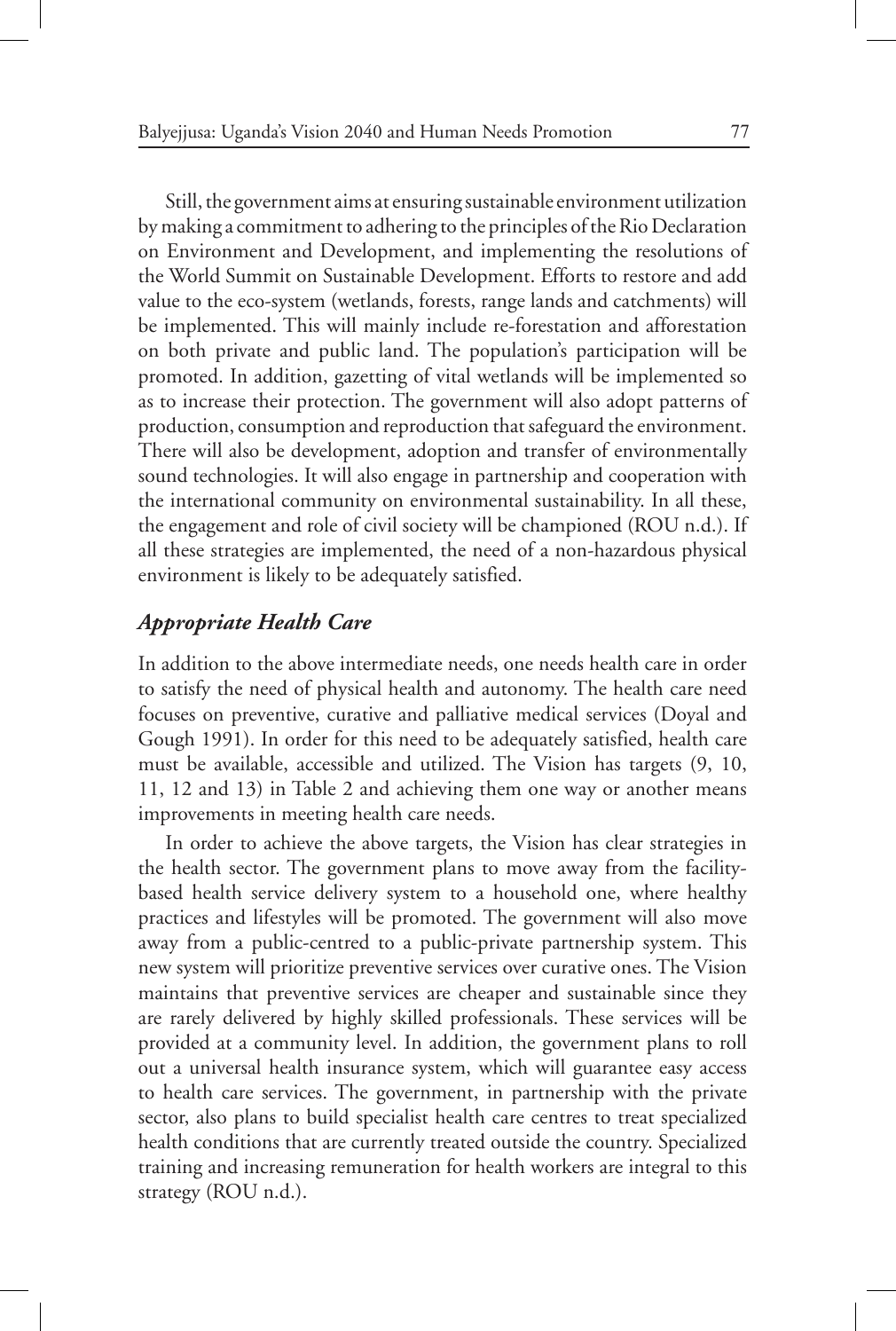The proposed strategies, if implemented, may address current health care availability, access and utilization challenges. For instance, only one in every ten people who were sick (40 per cent) consulted a health provider. The reasons for not seeking health care are indicated in Table 3.

| Reason                                   | Percentage |
|------------------------------------------|------------|
| Illness was mild                         | 42         |
| Available health facilities being costly | 17         |
| Health facility being far                | 10         |
| Health facility being inaccessible       |            |
| Health facility having no drugs          | 8          |
| Staff related reasons                    |            |
| Other reasons                            | 15         |

**Table 3:** Reasons for not seeking health care

*Source:* adapted from UBOS 2013a: 78.

In fact, 17 and 33 per cent of health centres II and III respectively experienced staff absenteeism in the twelve months preceding the study. On the side of drugs, 32.6, 33.4 and 32.4 per cent of health centres IIs, IIIs and IVs respectively experienced drug stock out of the six tracer drugs in the two months preceding the study (UBOS 2013a). Implementation of these strategies is likely also to reduce health facility-based mortality from malaria (21.5 per cent), pneumonia (9.7 per cent), anaemia (5.9 per cent), and respiratory infections (5.3 per cent) (UBOS 2013b). This will ensure that the population's need for physical health is satisfied and hence they will genuinely participate in the development process of the country.

However, what is not clear is whether the government will subsidize universal health insurance for the poor. As earlier indicated, the population of Uganda's working poor is 2.3 million and 7.5 million are below the poverty line (UBOS 2013a). It is possible these were among the 17 per cent who could not utilize health care services because they were perceived to be costly.

## *Security in Childhood*

Unlike the other intermediate needs that apply to all human beings, this applies only to children. This is because of the length and centrality of the childhood development phase. Secondly, its satisfaction has an impact on human autonomy in adulthood. In order to adequately satisfy this need, children should have a dependable and strong relationship with parents or parent substitutes, opportunities for new experiences to foster emotional,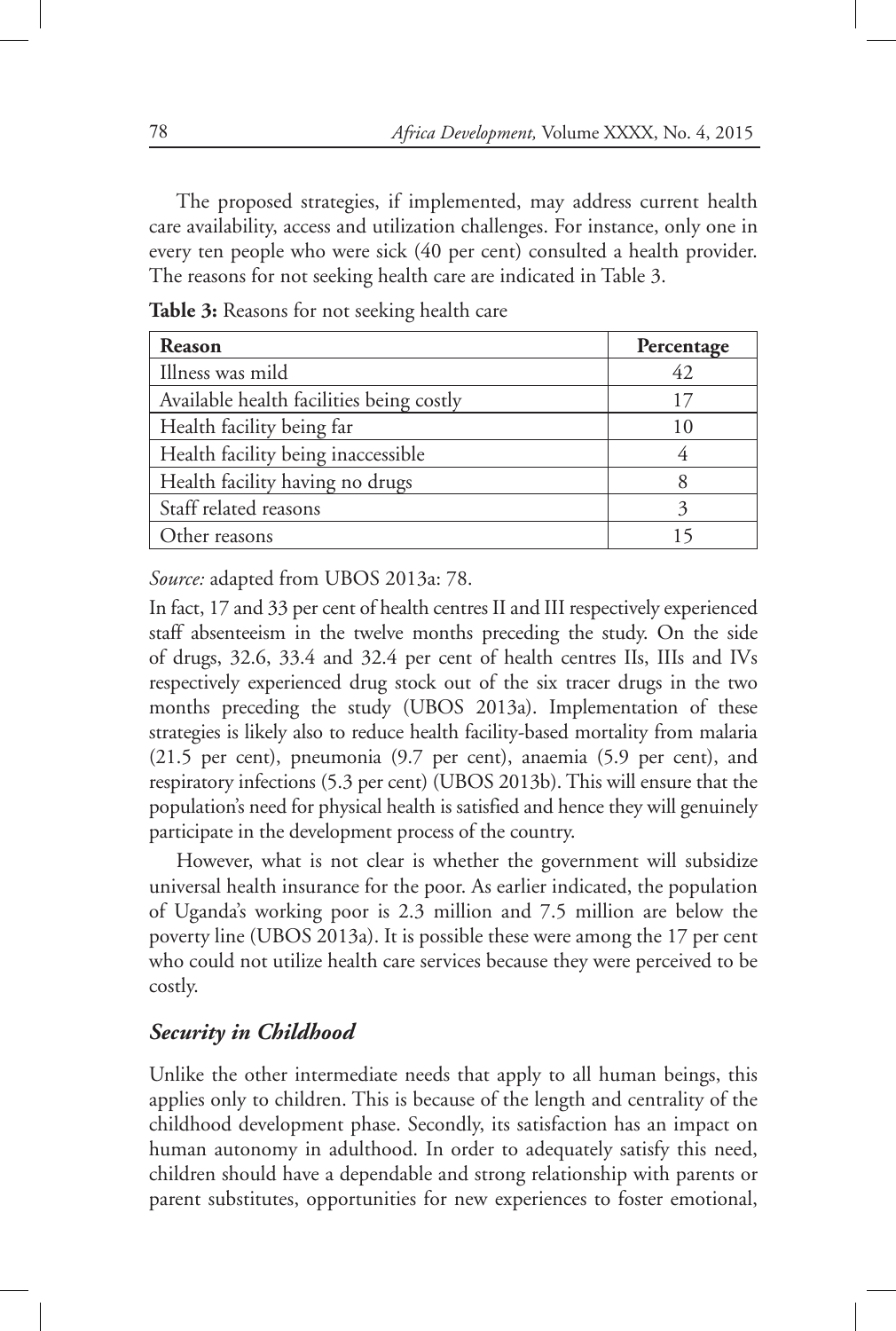cognitive and social development, praise, recognition and positive feedback, and parents gradually extending responsibilities to children (Doyal and Gough 1991). The Vision has three targets (10, 12 and 13) in Table 2 that relate to security in childhood.

The government plans to achieve the above targets through food security and improvement in the nutritional status of children and women of reproductive age, formulating and implementing a school feeding policy, and a preventive health services delivery system (ROU n.d.). In addition, adoption and implementation of gender-based policies will allow women with young children to have flexible working conditions (working from home and flexible working hours) which will also contribute to the satisfaction of the need of security in childhood. This is because these mothers will be able to engage in longer periods of breast feeding, have time to play with the children, and also develop emotional attachment with their children.

In addition, the commitment by the government to eliminate genderbased violence will aid the satisfaction of this need. This is because children will be protected from the physical and psychological effects of gender-based violence. The effects include physical bodily harm, mental breakdown and trauma, poor performance at school, and children learning violent behaviours which they may practice in adulthood. The government, in collaboration with social, cultural and community groups, will also put emphasis on ensuring that girls stay in school by removing institutional, gender and cultural barriers. It will also eliminate early marriage and child sacrifice (ROU n.d.). If all these strategies are implemented, problems such as girl or child marriages, child labour, malnutrition, etc. may be reduced, and thus the need of security in childhood adequately satisfied. This will ensure that children will genuinely participate in the country's development process in their adulthood.

## *Significant Primary Relationships*

According to Doyal and Gough (1991), in order for human beings to have their need for autonomy satisfied, they should have adequate significant primary relationships. These relationships (networks of individuals and friends) provide an educative and emotionally secure environment to an individual. The relationships are made up of both primary support groups (moral networks/normative reference groups) and close and confiding groups. These networks are very crucial, especially since they are a source of support when one has problems. Since human beings are social beings (live and do things with others), isolation or loneliness negatively affect their physical health, particularly mental and emotional health. Relationships act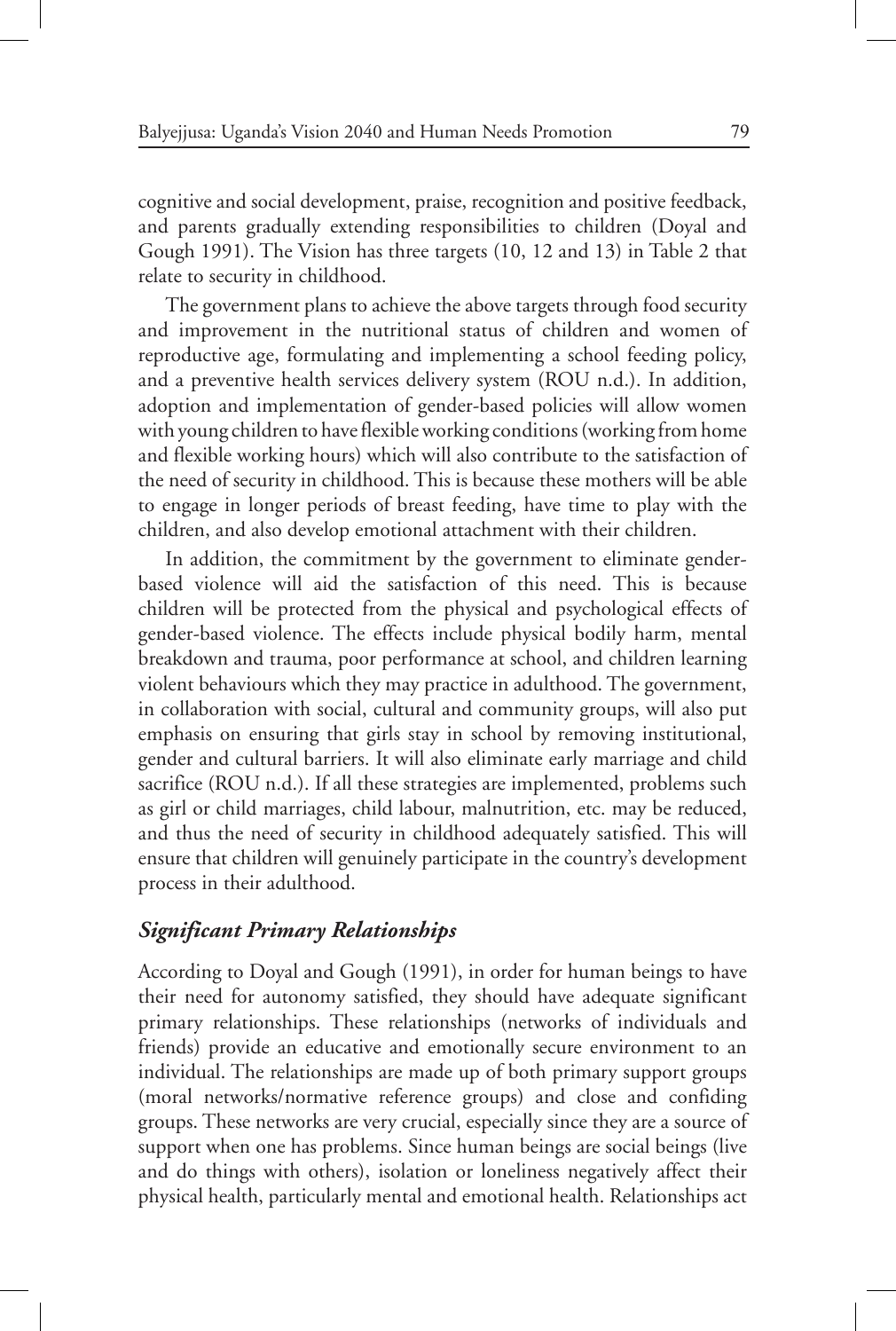as buffers against the negative effects of loneliness and isolation. Doyal and Gough (1991) argue that people in developed and industrialized countries are more affected by the absence of strong primary support groups than those in the developing countries.

Apart from the strategy of granting nursing mothers flexible working hours and working from home so that they can spend more time with their children, the Vision has nothing more that relates to the satisfaction of this need. This could be because this need is currently adequately satisfied since in most developing countries, residents or citizens still have relatively strong primary relationships. However, the Vision should have spelt out strategies to ensure that the continued meeting of this need is not compromised in future.

#### *Economic Security*

In order to ensure that an individual has both physical health and autonomy, s/he has to have acceptable economic security. Economic security is about having financial, income or other resources to guarantee acceptable standards of living. This includes having an adequate diet or meals, amenities and other services that enable human beings to play their roles in society (Doyal and Gough 1991). This seems to be the main goal of the Vision. The government explains that transforming Uganda 'involves changing from a predominantly low income country to a competitive upper middle income country within 30 years' (ROU n.d.: 4). As such, the Vision has targets 1 to 4 in Table 2 aimed at achieving upper middle income status.

The government plans to achieve these targets by harnessing the identified opportunities presented above. The government will financially invest in these sectors by developing the infrastructure (roads, rail, water and air transport, hotels and energy) needed to accelerate investment in these opportunities. In addition, the government will invest in the training and development of Uganda's human resource so that it can take up the employment opportunities created in the above sectors. Easy access to land for investment purposes will also be prioritized and promoted. In addition, the country's stability in terms of peace and security will be promoted. In essence, the government will try to create a conducive investment environment which will attract both private and public-private investments in the above opportunities. In the case of the agriculture and mineral sectors, the government will develop processing industries so as to add value to the products from the two sectors. Apart from developments in these sectors bringing direct revenue to the government through taxation, they will also create employment opportunities for Ugandans. This way, Ugandans will earn incomes which will guarantee their economic security.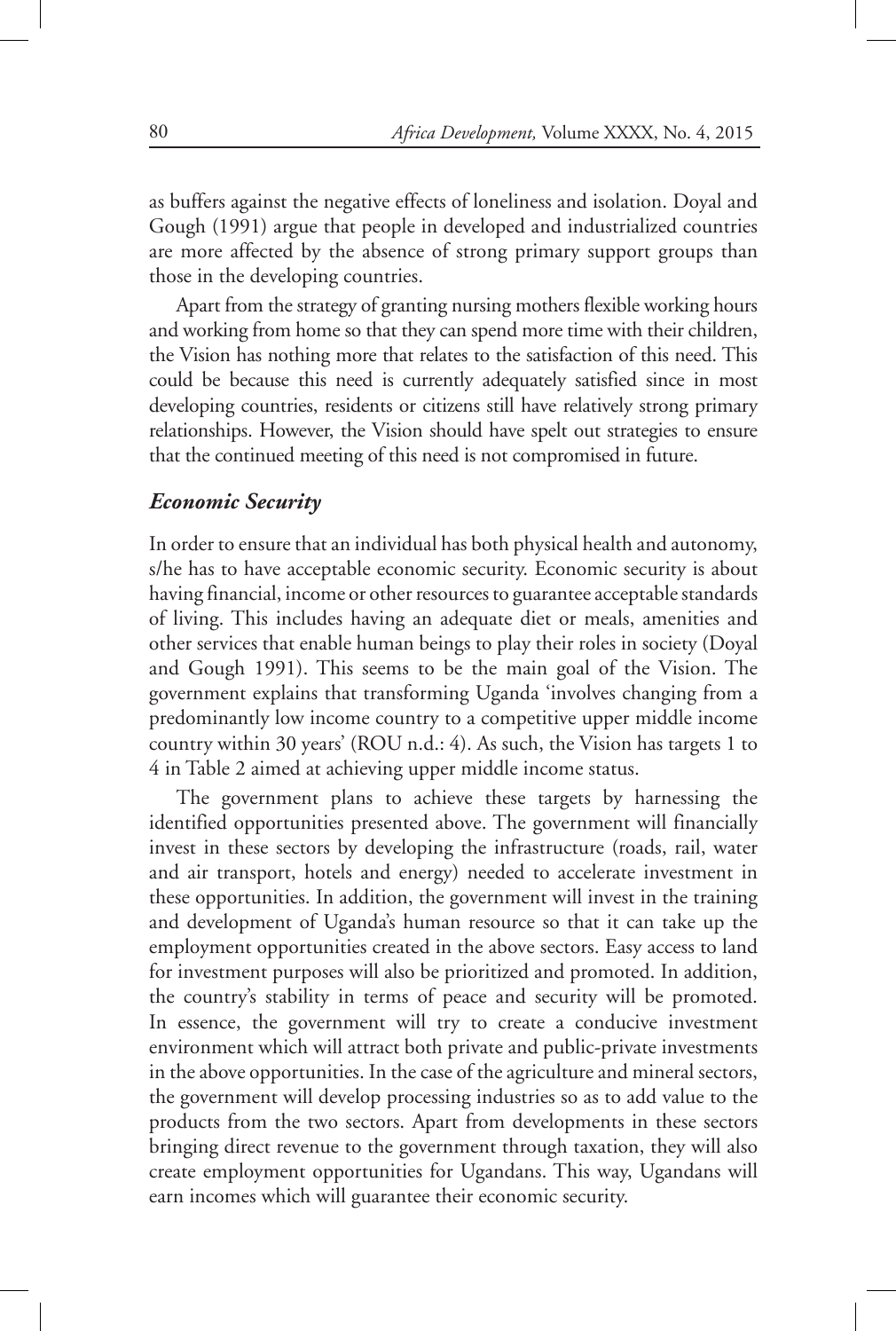Developments in these sectors are likely to increase Ugandans' incomes. However, apart from the Vision having a target of reducing income inequality among Ugandans, it has no strategy aimed at ensuring equitable distribution of incomes from these sectors among Ugandans. It is likely that the incomes of the working poor (2.3 million) or the 7.5 million below the poverty line will not substantially change. It is possible for Uganda to achieve a per capita income of \$9,500 by 2040. However, this does not mean that each Ugandan will be earning \$9,500. This figure is a mere mean income, combining together Ugandans in high income brackets with those in low income brackets. For instance, although the average monthly household real income for Uganda is 223,000 shillings (= \$89.2), there is a huge difference between the real income of urban households at 392,000 shillings  $(= $156.8)$  and rural households with 163,000 shillings  $(= $65.2)$ . In fact, there are also differences between households headed by males (243,000 shillings =  $$97.2$ ) and those headed by females (176,000 shillings =  $$70.4$ ) respectively. In addition, there are also differences between households headed by literate people (278,000 shillings = \$111.2) and those headed by illiterate people  $(117,000 \text{ shillings} = $46.8)$  respectively (UBOS 2013a).

To further illustrate my point, although urban households have a higher real income (392,000 shillings) than the rural households (163,000 shillings), there is higher income inequality among urban Ugandans (GINI co-efficient of 0.45) than among rural Ugandans (GINI co-efficient of 0.38) (UBSO 2013a). In a country with a private sector-led economy, it is the individual Ugandans who invest in strategic opportunities whose incomes will significantly increase. Without the government coming up with a clear strategy of ensuring equable income distribution, the \$9,500 may well be the income of a small proportion of Ugandans. Income inequality, instead of reducing as aimed at by the Vision, may end up increasing.

As indicated earlier, the government may be able to create employment opportunities when it invests in the above sectors. However, having the availability of employment does not necessarily mean being paid decent wages comparable to the cost of living. A case in point is the 2.3 million working poor Ugandans. They are working but their income is below the national poverty line of one US dollar. As already pointed out, in a country where the government has resisted any demands for fixing a realistic minimum wage, it is possible that employees will be exploited by employers, especially in the private sector whose main aim is profit maximization. This means that this population segment will not be able to meet their daily necessities such as nutritional food, safe water and decent housing. Failure to meet these necessities means that this population cannot adequately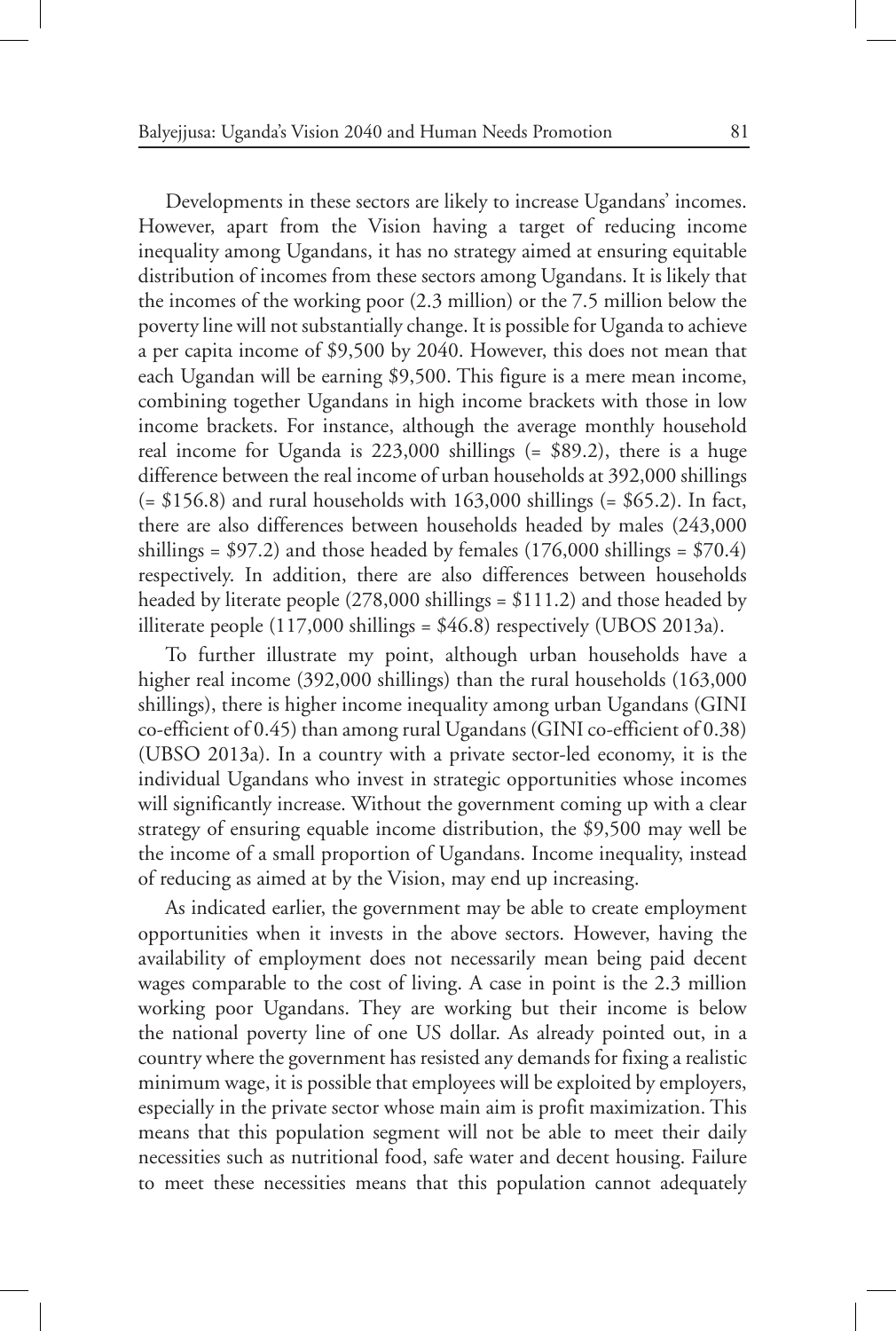satisfy the need of economic security. This implies that they will not be able to genuinely participate in the country's development process.

## *Physical Security*

In order for one's physical health and autonomy to be guaranteed, one needs physical security. This includes an environment free from criminality and generalized violence. This criminality and violence could be perpetuated by individuals, organized groups or state agencies (Doyal and Gough 1991) such as the police and military. Unlike most of the needs discussed above, the Vision has no outlined target to achieve the needs of physical security. However, the Vision has strategies that will ensure the security of individuals, their property and the country at large. At all levels, the government will promote good governance, peace building and conflict management. This will entail practising principles of justice, equality and the rule of law, democracy, equal representation, tolerance, equity and constructive dialogues and openness to others at local, national and international levels (ROU n.d.).

 At a national level, the Vision plans to secure the country from any form of aggression by strengthening defence systems and having a professional army. Peaceful co-existence with neighbouring countries and the international community will also be prioritized. Measures to combat terrorism acts will also be adopted and promoted. On the side of securing people's security and their property, the Vision outlines strategies of promoting publicprivate cooperation and civil/community involvement in security matters, national and inter-community dialogue among ethnic groups and other interest groups as a way of conflict resolution, carrying out policy, legal and institutional reforms to ensure effective enforcement of law and order and reconciliation through increased access to information by the population (ROU n.d.). All these strategies are likely to ensure Ugandans' physical security. For instance, the involvement of all stakeholders (public, private and community sectors) in security matters means that physical security in any community is everybody's responsibility. This will increase community members' vigilance over security matters and ensure that criminality and physical violence are detected early and preventive measures taken.

It is important to point out that the Vision makes special mention of gender-based violence and criminality. The Vision makes a commitment to tackle it so as to ensure the physical security of all Ugandans currently suffering from it. The Vision states:

The total elimination of harmful and non-progressive practices that affect the health, wellbeing and progress of both men and women will be tackled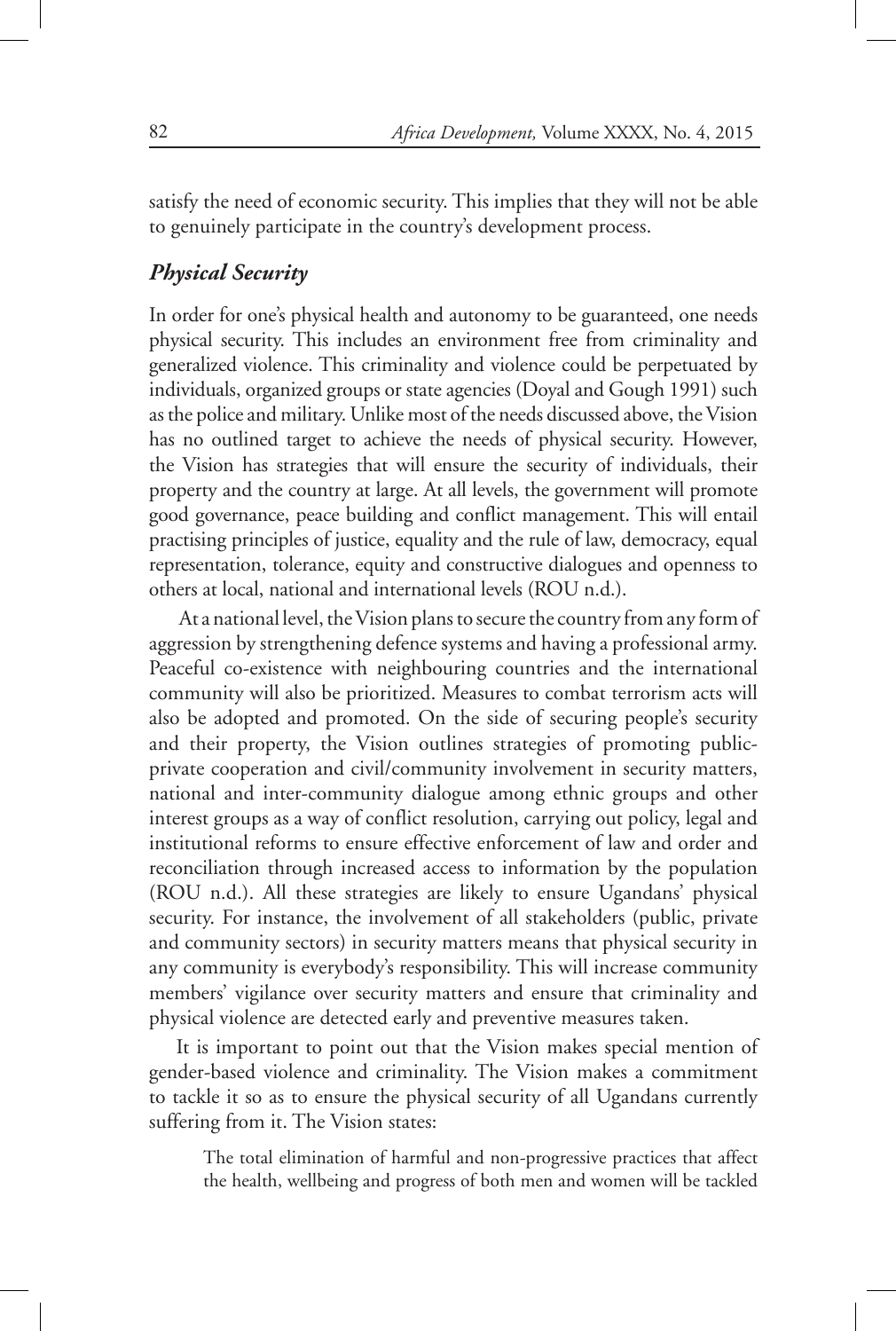during the 30 year period to allow and give opportunity to every Ugandan to fulfil their desired potential and live a life of dignity. These include among others; the elimination of practices such as female genital mutilation (FGM), Gender based violence, early marriages, child sacrifice, denial of right to education and participation in employment (ROU n.d.: 97).

Although the Vision makes the above commitment, it is silent about the specific actions or strategies that will be undertaken to ensure that genderbased violence is eliminated. For instance, Uganda passed laws prohibiting female genital mutilation and domestic violence (ROU 2010a; 2010b), but the practices are still carried out in Uganda. According to UBOS (2011), 26.4 per cent of women and 21.4 per cent of men between the ages of fifteen and forty-nine had often or sometimes experienced physical violence in the twelve months preceding the study. In terms of sexual violence, 16.3 per cent of women and 3.95 per cent of men between ages fifteen and fortynine had experienced it in the twelve months preceding the study. This shows that gender-based violence is still a challenge in the country and that the Vision needed to come up with clear strategies of tackling it.

In addition, the Vision's strategies that relate to counteracting physical violence and criminality are silent about road accidents, yet all police crime reports (2010, 2011, 2012 and 2013) indicate that the leading causes of these accidents are human factors (careless and reckless driving, careless pedestrians, speeding, driving under the influence of alcohol, etc.). Most, if not all, of these causes should fall under criminality. Road accidents create a situation where Ugandans are physically insecure while using roads in Uganda. In 2012 alone, there were 2,611 fatal road accidents as opposed to 9,030 which were serious; 3,124 people died while 13,137 were seriously injured in these accidents. Out of the 3,124 killed in the road accidents, 1,143 were pedestrians while 3,401 pedestrians were seriously injured (Uganda Police 2013). These figures show the magnitude of physical insecurity on Uganda's roads. Since the leading causes of road accidents are human factors, this means that even if the road infrastructure is improved as planned by the government, road accidents will continue to be a threat to the physical security of Ugandans.

The continued existence of gender-based violence and road accidents means that some members of the population will not be guaranteed physical security, and thus the need of physical security will not be adequately satisfied. This will result in this segment of the population not genuinely participating in the development process of the country. This is because those seriously injured will have impaired health (manual, mental and emotional), and therefore be unable to genuinely participate in the development process. On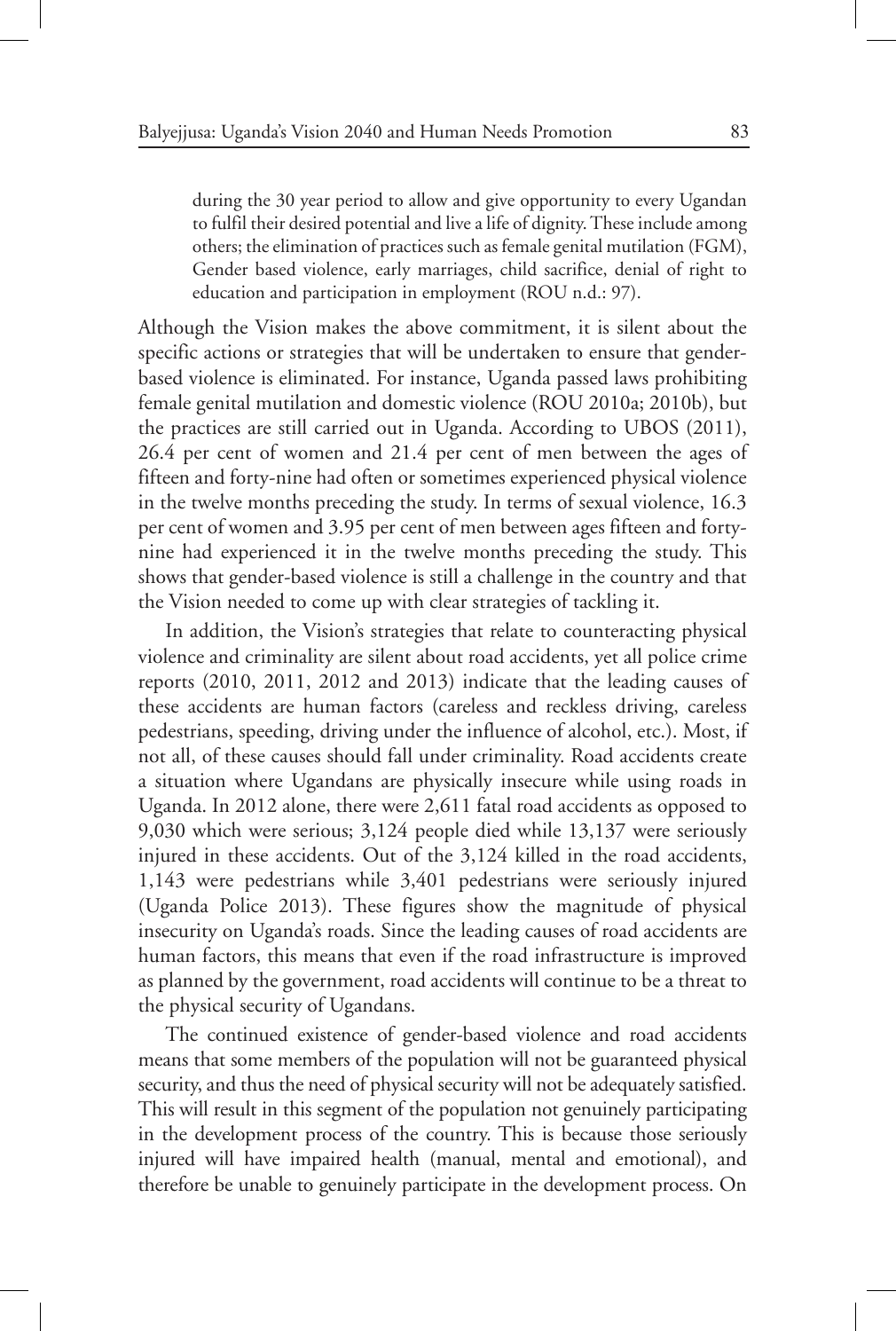the other hand, some of the relatives of the injured will lose valued time while taking care of their seriously injured loved ones in hospitals. They will also suffer from both psychological and emotional problems because of seeing their loved ones seriously physically deformed and unable to support themselves.

## *Appropriate Education*

This need focuses on formal learning and literacy which lead to changes in, or development of, behaviours, knowledge, attitudes, skills, capacities, information and understanding, which do not depend on physical growth or instinctive inherence. It looks at content and how it is delivered during the process of learning. This means that it does not only focus on the curriculum but also on the environment in which the curriculum is delivered. Providing an appropriate education is crucial for an individual's active participation in any activity. Appropriate education develops and expands one's autonomy (Doyal and Gough 1991). The Vision target 14 in Table 2 relates to this need. In addition to this target, the Vision has strategies in the sections of strengthening the fundamentals and social transformation that will be implemented so as to improve the education status of Ugandans. The Vision also notes the achievements made so far and the challenges that still remain.

Among the achievements is the increase in literacy rates from 69 per cent in 2006 to 73 per cent in 2010 because of the implementation of universal primary and secondary education policies and programmes. Due to these policies and programmes, primary education enrolment has increased to 8.7 million over a fifteen year period. In the case of secondary education, enrolment increased to 1,088,744 in 2008 from 814,087 in 2006. However, the major challenge to these achievements is retention of students in schools. For instance, the primary education retention rate in 2006 was 53 per cent for boys as opposed to 42 per cent for girls (ROU n.d.). This means that a staggering 47 and 58 per cent of boys and girls respectively dropped out of primary schools in 2006.

In order to improve the education sector, the government plans to build a world class education system to provide first-rate education, compared to that offered in developed or emerging economies. Under this, the entire education system will be changed so that its main focus is to impart practical skills, aptitude and moral values. Through this change, primary and secondary education, to be known as basic education, is set to become a human right for all Ugandans. Basic education will focus on character formation and talent and skill identification whereas tertiary education will focus on skills development. All undergraduate students will be required to undertake a compulsory year of internship so as to develop the practical skills required in workplaces. In order to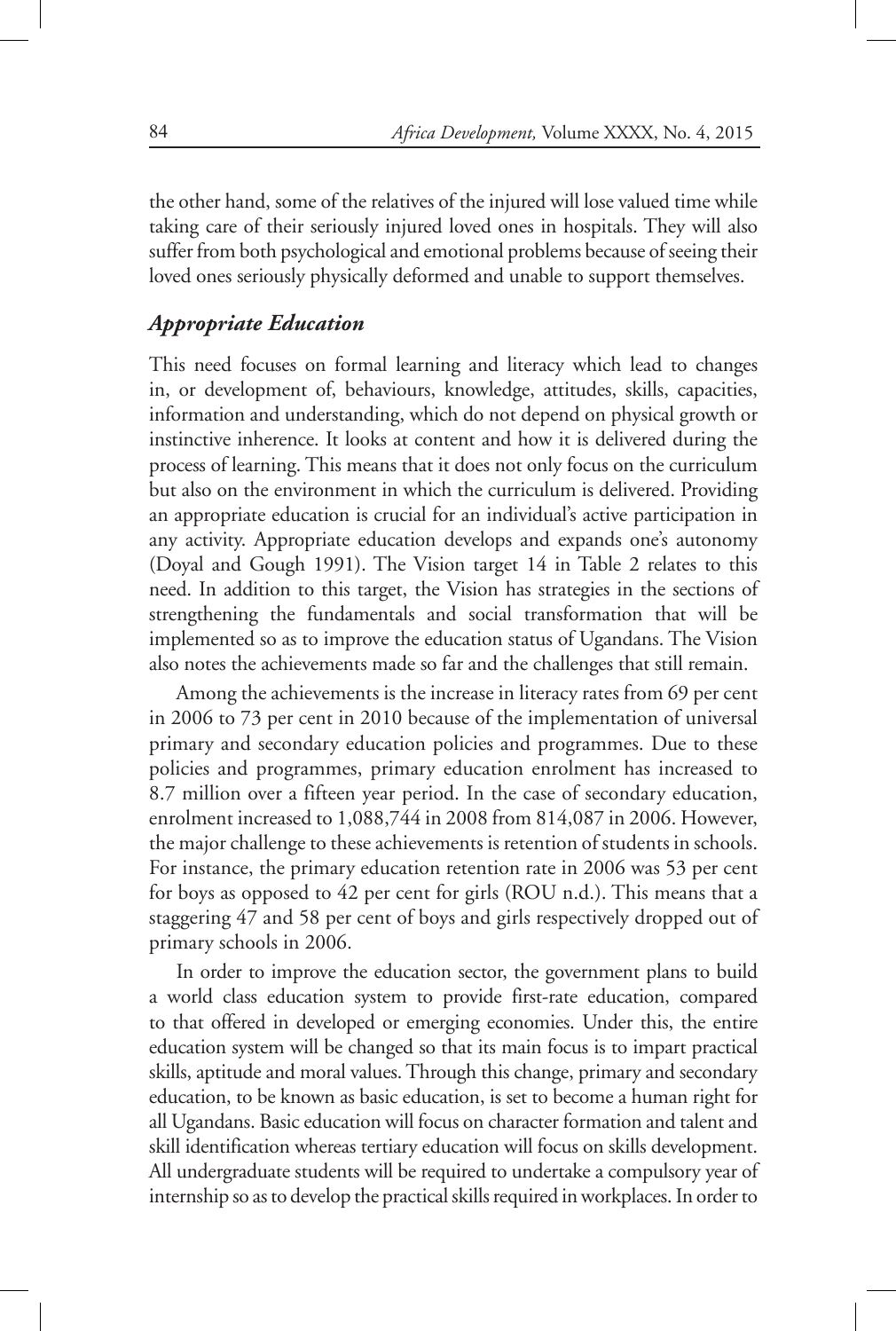develop a good work culture, a national service programme will be introduced to inculcate work ethics, patriotism and voluntarism. The curriculum, instruction and examinations will be changed to suit the proposed changes and market demands. Keeping girls in school by addressing institutional, gender and cultural barriers will be emphasised (ROU n.d.).

In areas of tertiary education, the government plans to attract the world's top-rated universities in specialist fields (engineering, human medicine, geosciences, management, space science, biotechnology, ICT etc.) from advanced countries to establish their campuses in Uganda. Virtual replicas of these universities will be established in different parts of the country by the government. Internationally relevant research will also be promoted by inviting private companies such as Shell, Exxon-Mobil and Microsoft to set up research centres in universities in Uganda. The government will also support promising and talented Ugandans to access education in priority areas from leading universities abroad. There will be partnerships with institutions specializing in business, technical and vocational education, and training (BTVET) in countries like Germany, Israel and Japan (ROU n.d.). All these actions will ensure that Ugandans have access to appropriate education.

Although the Vision has all these strategies about education, it seems they are aimed at ensuring that the country transitions from a low to a middle income country. For instance, in relation to human resource development the Vision states:

Uganda will adopt a similar approach for it to take off and reach an upper middle income country level by 2040. This will help address the critical skills gap, technology deficiency, lack of creativity and innovativeness, low productivity and negative attitudes towards work, to spur faster development (ROU n.d.: 68).

This is likely to result in students studying programmes and courses, not of their choice and liking, but those perceived to have a high market demand that can lead to increased productivity of the economy. This is likely to happen because government resources will only support students taking programmes perceived to improve the productivity of the economy. From the above discussion, these seem to only include the natural sciences (biological, chemical and physical sciences), vocational and technical programmes. For instance, 70 per cent of the 4,000 government undergraduate university scholarships are awarded to science programmes or courses (natural sciences), and the arts and social sciences are excluded. Moreover, the President has repeatedly made clear that even the recently introduced loan financing scheme for university students will initially only cater for students studying natural science programmes. This does not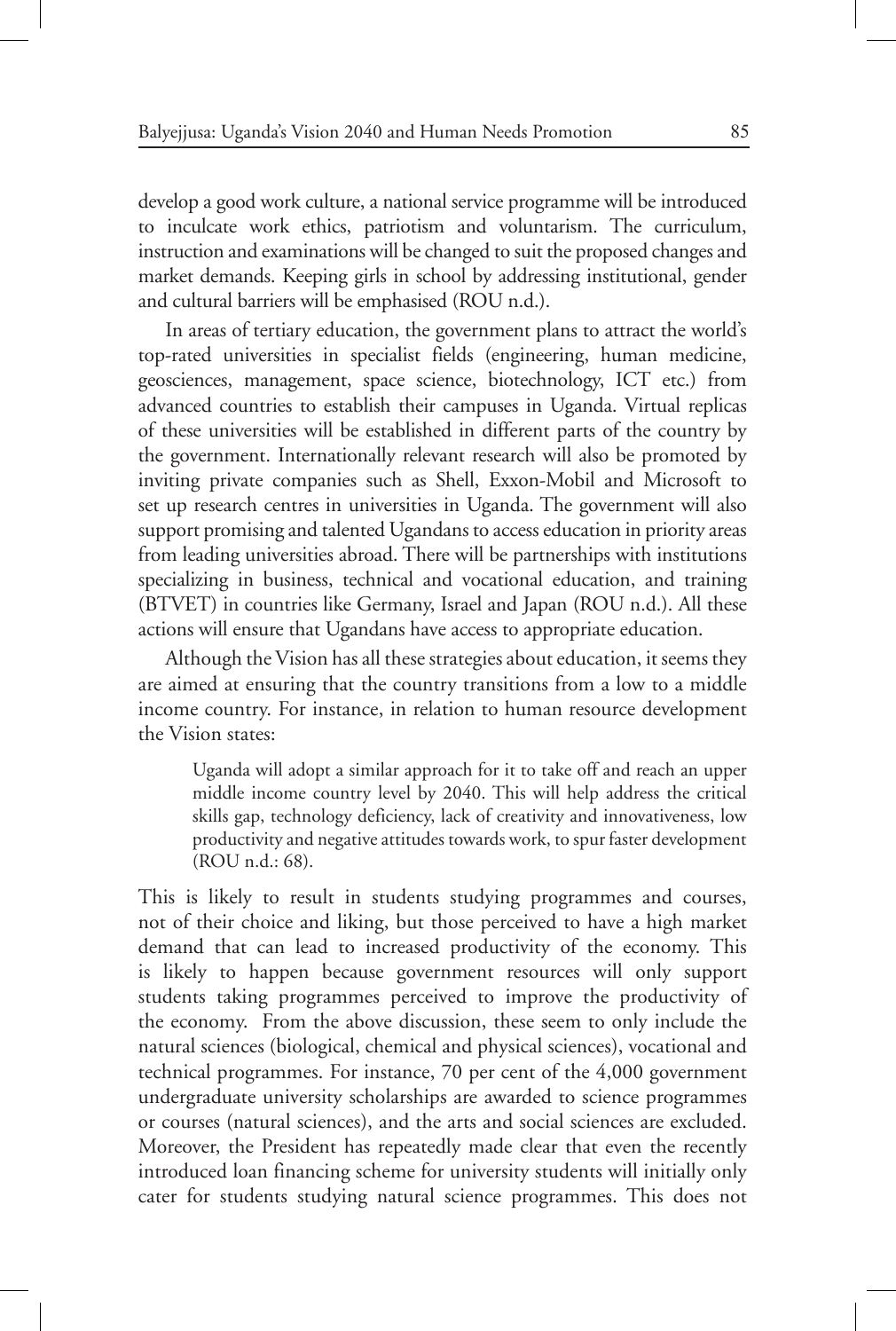ensure equal opportunity to accessing appropriate education because not all human beings are natural scientists by gift or talent. This means that some children who are gifted in the social sciences and arts, especially those from financially poor families, may not have access to appropriate education due to a lack of access to government support. In the end, they will not be able to genuinely participate in the development process of the country since they will be lacking the required knowledge and skills.

It also remains doubtful whether the good and promising strategies in the education sector will materialize. In a country where teachers from primary to university levels are poorly remunerated, quality education will remain a wish or dream. Currently a grade three teacher is paid a gross monthly salary of between 270,000 and 280,000 Uganda shillings (\$108–112). Because of the poor remuneration, teachers and university lecturers have always held strikes, and the students have been the victims of these strikes. It is the teachers' poor remuneration which is in part responsible for their absenteeism and poor quality of teaching. A report by Yiga and Wandega (2010) indicates that on the first day of their unexpected monitoring of the teachers' attendance in their respective (thirty) schools in Iganga district, a staggering 48.5 per cent were absent from their duty station. The government, as it has become a practice, can threaten and force poorly remunerated teachers to attend to their classes, but it will never be able to force them to provide quality teaching without addressing issues related to their remuneration. This can partly explain the low retention rate, especially at primary level. For instance, 46 and 15 per cent of the boys who dropped out of primary schools respectively cited lack of interest and search for jobs as reasons for doing so (UBOS 2013a). The lack of interest and the eventual dropping out could be due to the realization that they were not receiving appropriate education.

This situation means that as long as the issue of teacher remuneration is not adequately addressed, some students, especially those from poor families, will never access appropriate education. This will negatively affect their health and autonomy, which will in turn affect their participation in the development process of the country. Without strategies that support all fields of study and teachers' remuneration, this need is not adequately promoted by the Vision.

## *Safe Birth Control and Child-bearing*

This need does not apply to all human beings, like all the above discussed intermediate needs. Safe birth control and child-bearing applies only to women/mothers of reproductive age and probably their babies. Adequately satisfying this need ensures the physical health and autonomy of women of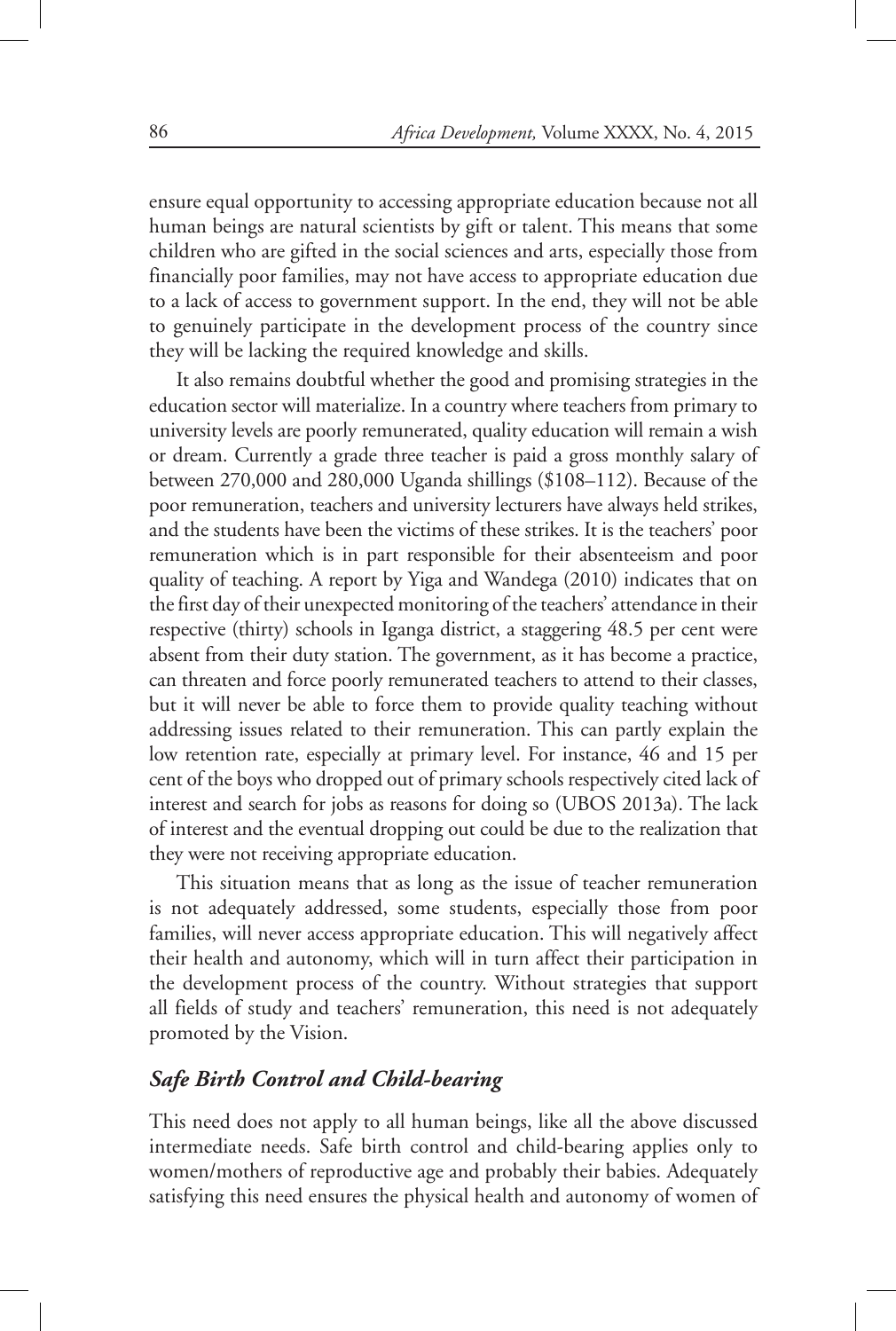child-bearing age. This need is about women of reproductive age having safe control over their reproductive lives. This is because unsafe child birth conditions involve risks of contracting infectious diseases and mortality to both mothers and their babies. In addition, not having control over one's reproductive life, that is, choosing when to have children, how many, which contraceptives to use and child spacing, can negatively affect one's autonomy. Decisions about these matters should be taken by a mother, and not by the state, social group or her husband (Doyal and Gough 1991).

Vision targets 10 and 11 in Table 2 relate to this need. The government plans to achieve these targets and also promote safe birth control and childbearing by changing the health care delivery system from being curative and facility-based to a preventive one, where healthy practices and lifestyles will be promoted at the household level. This will empower households to have control over their health. The benefits of the proposed delivery system were discussed in the above section on appropriate health care. In addition, in a bid to reduce both maternal and child deaths, the government plans to improve the nutritional status of children and women of reproductive age. For instance, the Vision states:

It is projected that that this strategy will reduce the number of maternal deaths by over 6,000 and child deaths by over 16,000 every year; and increase national economic productivity, both physical and intellectual, by an estimated UGX 130 billion (USD 65 million) per year at present values; and provide a strong return on public investment – for every one thousand shillings invested, an estimated six thousand shillings worth of increased productivity will result from reduced child stunting, improved maternal health, enhanced micronutrient intake, and improved nutritional care (ROU n.d.: 90).

However, from the above quote, the government's plan to improve the nutritional status of children and women of reproductive age is not only aimed to reduce maternal and child deaths, but also to improve the productivity of the economy.

As a way of improving the quality of the population by reducing the proportion of the population under 15 years, currently 51.2 per cent of 33.9 million (UBOS 2013a), the Vision plans to increase access to quality reproductive health services. Through this, the current fertility rate of 6.7 children per woman will reduce to 4 children per woman (ROU n.d.). Although this strategy is being implemented in order to improve the quality of the population, it directly promotes the satisfaction of safe birth control and child-bearing needs since reproductive health services for improving the quality of the population are in part the same services used for ensuring safe birth control and child-bearing. If all the above strategies are implemented,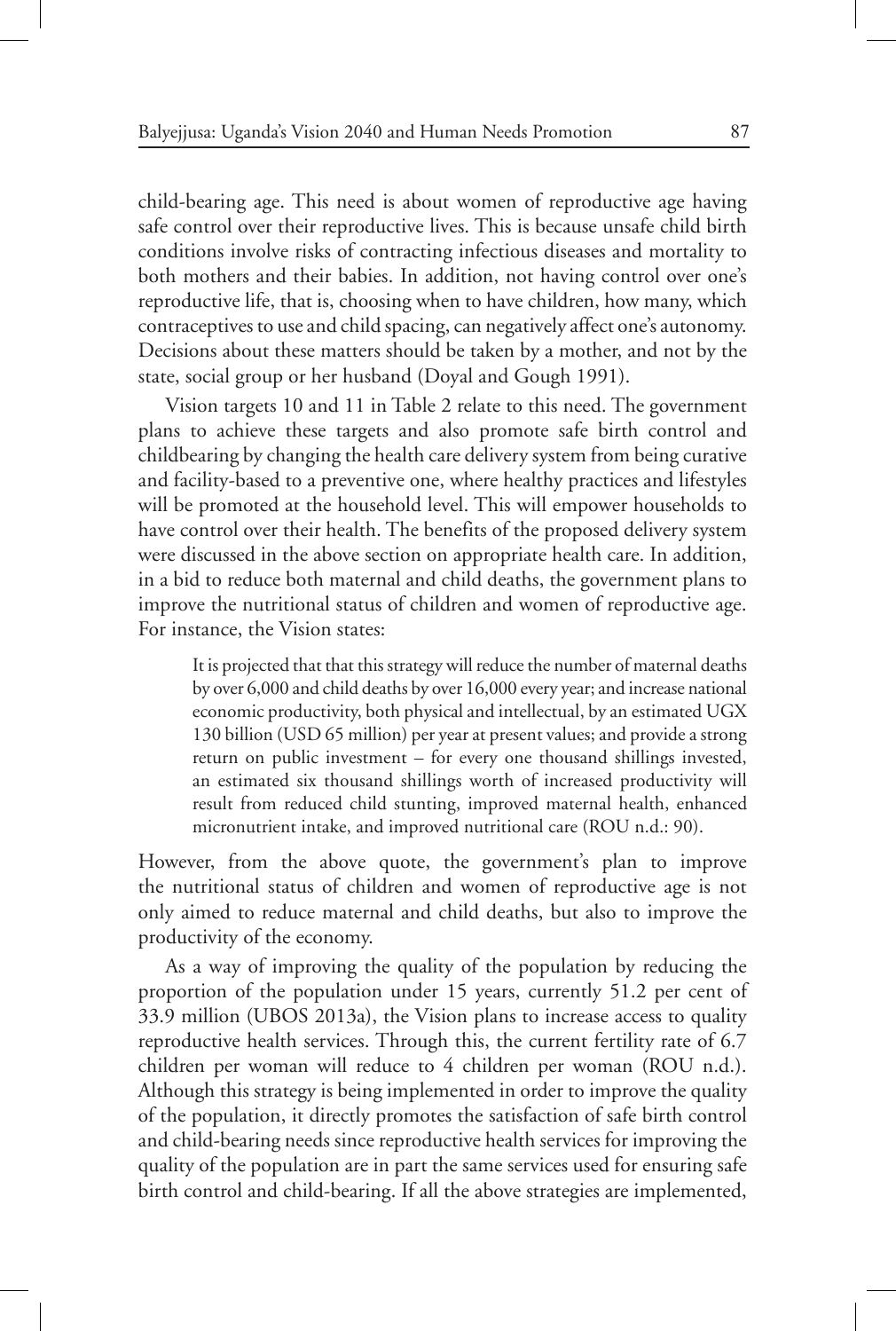the need for safe birth control and child-bearing may be adequately promoted and this segment of the population will be guaranteed physical health and autonomy. Thus, it will be able to participate genuinely in the development process of the country.

## **Conclusion**

This article has shown that Vision 2040 is a comprehensive master plan with several sections looking at different development aspects. However, it is the sections on the targets, fundamentals, opportunities and social transformation which spell out where Uganda aspires to be in terms of development and how to get there. The article has shown that for development to be achieved, human needs must be adequately satisfied because it is through their satisfaction that human beings are able to have health, which is a prerequisite for their participation in development processes. In addition, satisfaction of human needs is an indicator of development since it is a determinant of one's quality of life, which is the ultimate goal of any development processes and strategies. This is the kind of development which can be termed as genuine development since it guarantees mutual benefits and opportunities to all members of a given society.

Specifically the THN was discussed and adopted for analysing the adequacy of the Vision's strategies in meeting the human needs of Ugandans. This is because THN spells out universal primary and intermediate needs. According to its main purpose, the article has analysed the adequacy of the Vision's strategies in meeting the eleven intermediate needs of Ugandans. The Vision strategies are likely, if implemented, to adequately meet safe birth control and child-bearing, security in childhood and a non-hazardous physical environment while inadequately meeting appropriate education, physical security, economic security, health care, a non-hazardous work environment, protective housing and adequate nutritional food and safe water needs. Where needs will be adequately met, the strategies will tackle the current and likely future challenges and bottlenecks to meeting these needs; the opposite is true for the needs that will be inadequately satisfied. One of the challenges to meeting some of these needs is the central role placed on the private sector and capital, yet its main objective is profit maximization and not the satisfaction of needs. The Vision has no strategy aimed at meeting the need for significant primary relationships.

The guiding question of this paper is whether Vision 2040 adequately promotes the satisfaction of the human needs of Ugandans? The answer is no. The Vision's strategies only adequately promote the satisfaction of three intermediate needs, inadequately promote the satisfaction of seven needs, while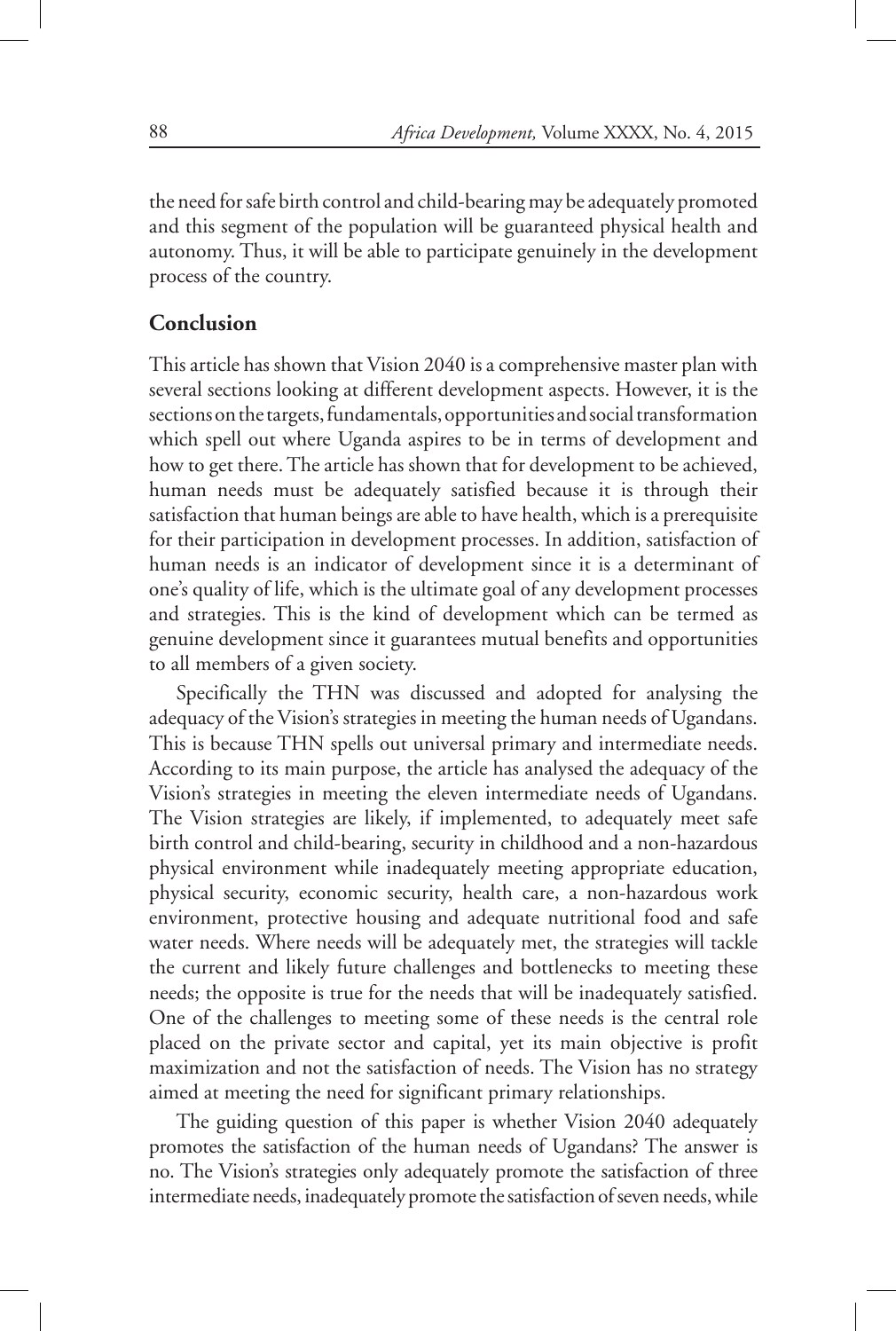there are no strategies to promote the satisfaction of one need. In addition, as Max-Neef (1991) argues, human needs are interrelated, interactive and interdependent. This means that all of them have to be adequately satisfied if people are to have health and are to genuinely participate in development. Additionally, human needs for all members of a given society have to be adequately satisfied if genuine development is to take place.

## **References**

- ActionAid International Uganda., 2012, 'Lost opportunity? Gaps in youth policy and programming in Uganda', Kampala: ActionAid International Uganda.
- Alkire, B., 2005, 'Needs and Capabilities', in Reader, S., ed., *The Philosophy of Need*, Cambridge: Cambridge University Press.
- Braybrooke, D., 1987, *Meeting Needs*, New Jersey: Princeton University Press.
- Clarke, J. and Langan, M., 1998, 'Introduction', in Langan, M., ed., *Welfare: Needs, Rights and Risks*, London: Routledge.
- Dean, H., 2010, *Understanding Human Need: Social Issues, Policy and Practice*, Bristol: Policy Press.
- Defaux, V. and Hjort, A., 2012, 'Regional market assessment (supply and demand)'. Available at: http://www.commissionoceanindien.org/fileadmin/projets/smartfish/ Rapport/SF05.pdf, accessed 20 February 2014.
- Doyal, L. and Gough, I., 1991, *A Theory of Human Need*, London: Macmillan.
- Gasper, D., 2004, *The Ethics of Development*, Edinburgh: Edinburgh University Press.
- Gough, I., 2000, *Global Capital, Human Needs and Social Policies*, New York: Palgrave.
- Republic of Uganda., n.d., 'Uganda Vision 2040'. Available at: http://npa.ug/wpcontent/themes/npatheme/documents/vision2040.pdf, accessed 12 June 2013.
- Republic of Uganda, 2002, 'National Planning Authority Act', Kampala: Republic of Uganda.
- Republic of Uganda, 2006, 'The Employment Act, 2006', Kampala: Republic of Uganda.
- Republic of Uganda, 2010a, 'Prohibition of Female Genital Mutilation Act', Kampala: Republic of Uganda.
- Republic of Uganda, 2010b, 'The Domestic Violence Act 2010', Kampala: Republic of Uganda.
- Republic of Uganda, 2012, 'Budget Speech Financial Year 2012/13'. Available at: http://www.finance.go.ug/images/2012-2013%20Budget%20Speech.pdf, accessed 20 February 2014.
- Republic of Uganda, 2013, 'Budget Speech Financial Year 2013/14'. Available at: http:// www.finance.go.ug/index.php?option=com\_docman&task=doc\_view&gid=338 &tmpl=component&format=raw&Itemid=7, accessed 20 February 2014
- International Labour Office, 1976, *Employment, Growth and Basic Needs: A One-world Problem*, New York: Praeger.